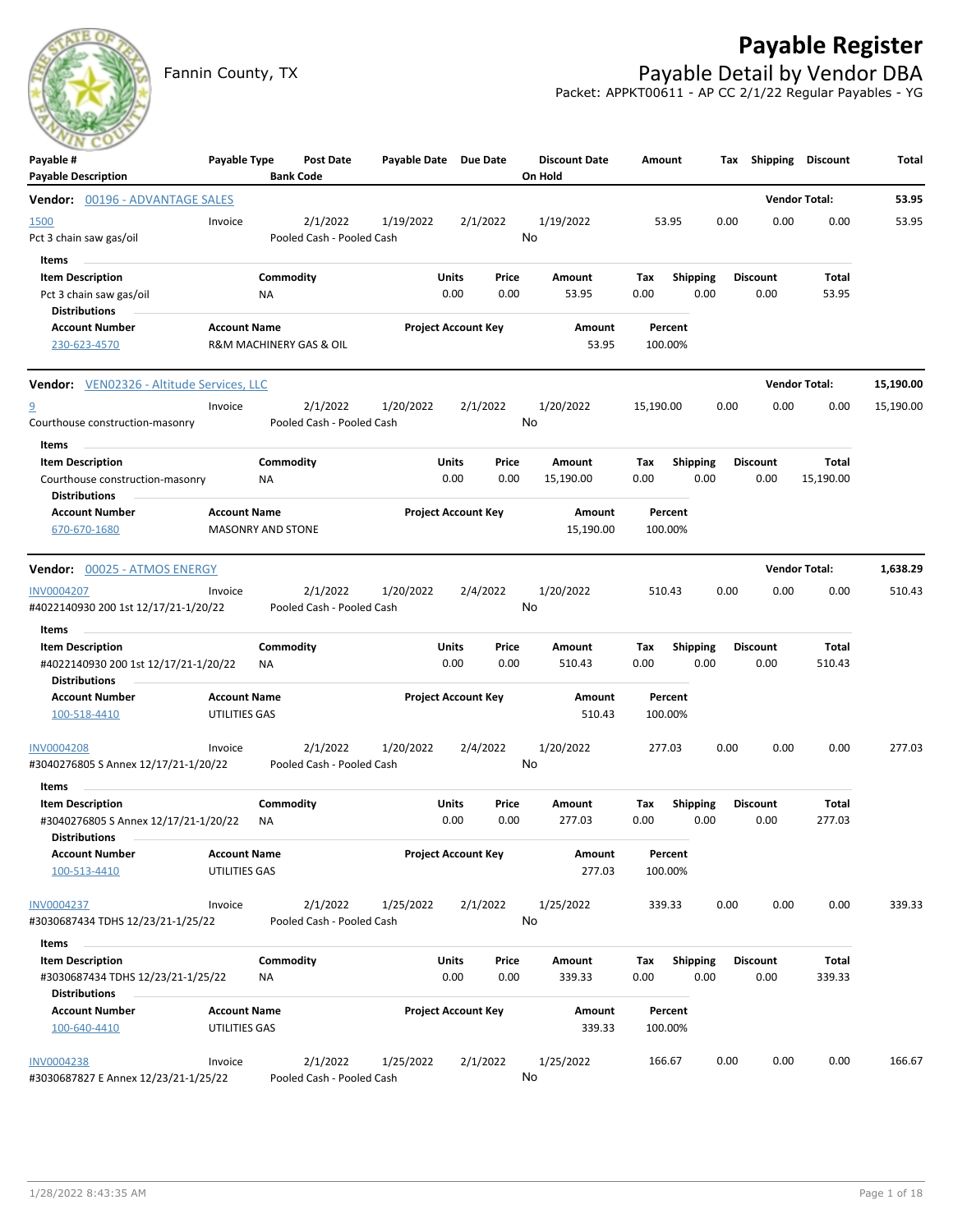| Payable Register                                                                      |                                      |                                       |                       |                            |               |                                 |             |                         |      |                         | Packet: APPKT00611 - AP CC 2/1/22 Regular Payables - YG |           |
|---------------------------------------------------------------------------------------|--------------------------------------|---------------------------------------|-----------------------|----------------------------|---------------|---------------------------------|-------------|-------------------------|------|-------------------------|---------------------------------------------------------|-----------|
| Payable #<br><b>Payable Description</b>                                               | Payable Type                         | <b>Post Date</b><br><b>Bank Code</b>  | Payable Date Due Date |                            |               | <b>Discount Date</b><br>On Hold | Amount      |                         |      | Tax Shipping Discount   |                                                         | Total     |
| Items<br><b>Item Description</b>                                                      |                                      | Commodity                             |                       | Units                      | Price         | Amount                          | Tax         | <b>Shipping</b>         |      | <b>Discount</b>         | <b>Total</b>                                            |           |
| #3030687827 E Annex 12/23/21-1/25/22<br><b>Distributions</b>                          |                                      | ΝA                                    |                       | 0.00                       | 0.00          | 166.67                          | 0.00        | 0.00                    |      | 0.00                    | 166.67                                                  |           |
| <b>Account Number</b><br>100-511-4410                                                 | <b>Account Name</b><br>UTILITIES GAS |                                       |                       | <b>Project Account Key</b> |               | Amount<br>166.67                | 100.00%     | Percent                 |      |                         |                                                         |           |
| INV0004239                                                                            | Invoice                              | 2/1/2022                              | 1/25/2022             |                            | 2/1/2022      | 1/25/2022                       | 109.78      |                         | 0.00 | 0.00                    | 0.00                                                    | 109.78    |
| #4014116839 Pct 4 12/23/21-1/25/22                                                    |                                      | Pooled Cash - Pooled Cash             |                       |                            |               | No                              |             |                         |      |                         |                                                         |           |
| Items                                                                                 |                                      |                                       |                       |                            |               |                                 |             |                         |      |                         |                                                         |           |
| <b>Item Description</b><br>#4014116839 Pct 4 12/23/21-1/25/22<br><b>Distributions</b> |                                      | Commodity<br>ΝA                       |                       | Units<br>0.00              | Price<br>0.00 | Amount<br>109.78                | Tax<br>0.00 | <b>Shipping</b><br>0.00 |      | <b>Discount</b><br>0.00 | <b>Total</b><br>109.78                                  |           |
| <b>Account Number</b><br>240-624-4410                                                 | <b>Account Name</b><br>UTILITY GAS   |                                       |                       | <b>Project Account Key</b> |               | Amount<br>109.78                | 100.00%     | Percent                 |      |                         |                                                         |           |
| <b>INV0004247</b><br>#3032178178 Windom 12/28/21-1/26/22                              | Invoice                              | 2/1/2022<br>Pooled Cash - Pooled Cash | 1/26/2022             |                            | 2/10/2022     | 1/26/2022<br>No                 | 235.05      |                         | 0.00 | 0.00                    | 0.00                                                    | 235.05    |
| Items                                                                                 |                                      |                                       |                       |                            |               |                                 |             |                         |      |                         |                                                         |           |
| <b>Item Description</b><br>#3032178178 Windom 12/28/21-1/26/22                        |                                      | Commodity<br>ΝA                       |                       | Units<br>0.00              | Price<br>0.00 | Amount<br>235.05                | Tax<br>0.00 | <b>Shipping</b><br>0.00 |      | <b>Discount</b><br>0.00 | <b>Total</b><br>235.05                                  |           |
| <b>Distributions</b><br><b>Account Number</b><br>100-515-4410                         | <b>Account Name</b><br>UTILITIES GAS |                                       |                       | <b>Project Account Key</b> |               | Amount<br>235.05                | 100.00%     | Percent                 |      |                         |                                                         |           |
|                                                                                       |                                      |                                       |                       |                            |               |                                 |             |                         |      |                         |                                                         |           |
| Vendor: VEN02997 - Batts Audio, Video & Lighting Inc                                  |                                      |                                       |                       |                            |               |                                 |             |                         |      |                         | <b>Vendor Total:</b>                                    | 16,350.86 |
| 01<br>Courthouse audio/video                                                          | Invoice                              | 2/1/2022<br>Pooled Cash - Pooled Cash | 1/31/2022             |                            | 2/1/2022      | 1/31/2022<br>No                 | 16,350.86   |                         | 0.00 | 0.00                    | 0.00                                                    | 16,350.86 |
| Items                                                                                 |                                      |                                       |                       |                            |               |                                 |             |                         |      |                         |                                                         |           |
| <b>Item Description</b>                                                               |                                      | Commodity                             |                       | Units                      | Price         | Amount                          | Tax         | <b>Shipping</b>         |      | Discount                | <b>Total</b>                                            |           |
| Courthouse audio/video                                                                |                                      | ΝA                                    |                       | 0.00                       | 0.00          | 16,350.86                       | 0.00        | 0.00                    |      | 0.00                    | 16,350.86                                               |           |
| <b>Distributions</b><br><b>Account Number</b>                                         | <b>Account Name</b>                  |                                       |                       | <b>Project Account Key</b> |               | Amount                          |             | Percent                 |      |                         |                                                         |           |
| 670-670-4530                                                                          | IT DESIGN                            |                                       |                       |                            |               | 16,350.86                       | 100.00%     |                         |      |                         |                                                         |           |
| Vendor: 00800 - Bonham Quick Lube                                                     |                                      |                                       |                       |                            |               |                                 |             |                         |      |                         | <b>Vendor Total:</b>                                    | 91.00     |
| 120121                                                                                | Invoice                              | 2/1/2022                              | 1/20/2022             |                            | 2/1/2022      | 1/20/2022                       |             | 7.00                    | 0.00 | 0.00                    | 0.00                                                    | 7.00      |
| Pct 1 1996 PTRB #0563 inspection                                                      |                                      | Pooled Cash - Pooled Cash             |                       |                            |               | No                              |             |                         |      |                         |                                                         |           |
| Items                                                                                 |                                      |                                       |                       |                            |               |                                 |             |                         |      |                         |                                                         |           |
| <b>Item Description</b><br>Pct 1 1996 PTRB #0563 inspection                           |                                      | Commodity<br>NA                       |                       | Units<br>0.00              | Price<br>0.00 | Amount<br>7.00                  | Tax<br>0.00 | Shipping<br>0.00        |      | <b>Discount</b><br>0.00 | Total<br>7.00                                           |           |
| <b>Distributions</b><br><b>Account Number</b><br>210-621-4580                         | <b>Account Name</b>                  | <b>R&amp;M MACHINERY PARTS</b>        |                       | <b>Project Account Key</b> |               | Amount<br>7.00                  | 100.00%     | Percent                 |      |                         |                                                         |           |
|                                                                                       |                                      |                                       |                       |                            |               |                                 |             |                         |      |                         |                                                         |           |
| 120156<br>Sheriff 2018 Ram 1034 oil change                                            | Invoice                              | 2/1/2022<br>Pooled Cash - Pooled Cash | 1/20/2022             |                            | 2/1/2022      | 1/20/2022<br>No                 |             | 56.00                   | 0.00 | 0.00                    | 0.00                                                    | 56.00     |
| Items                                                                                 |                                      |                                       |                       |                            |               |                                 |             |                         |      |                         |                                                         |           |
| <b>Item Description</b><br>Sheriff 2018 Ram 1034 oil change<br><b>Distributions</b>   |                                      | Commodity<br>ΝA                       |                       | Units<br>0.00              | Price<br>0.00 | Amount<br>56.00                 | Tax<br>0.00 | <b>Shipping</b><br>0.00 |      | <b>Discount</b><br>0.00 | Total<br>56.00                                          |           |
| <b>Account Number</b><br>100-560-4540                                                 | <b>Account Name</b>                  | R & M AUTOMOBILES                     |                       | <b>Project Account Key</b> |               | Amount<br>56.00                 | 100.00%     | Percent                 |      |                         |                                                         |           |
| 120441<br>Pct 3 2001 Dodge #1582 inspection                                           | Invoice                              | 2/1/2022<br>Pooled Cash - Pooled Cash | 1/26/2022             |                            | 2/1/2022      | 1/26/2022<br>No                 |             | 7.00                    | 0.00 | 0.00                    | 0.00                                                    | 7.00      |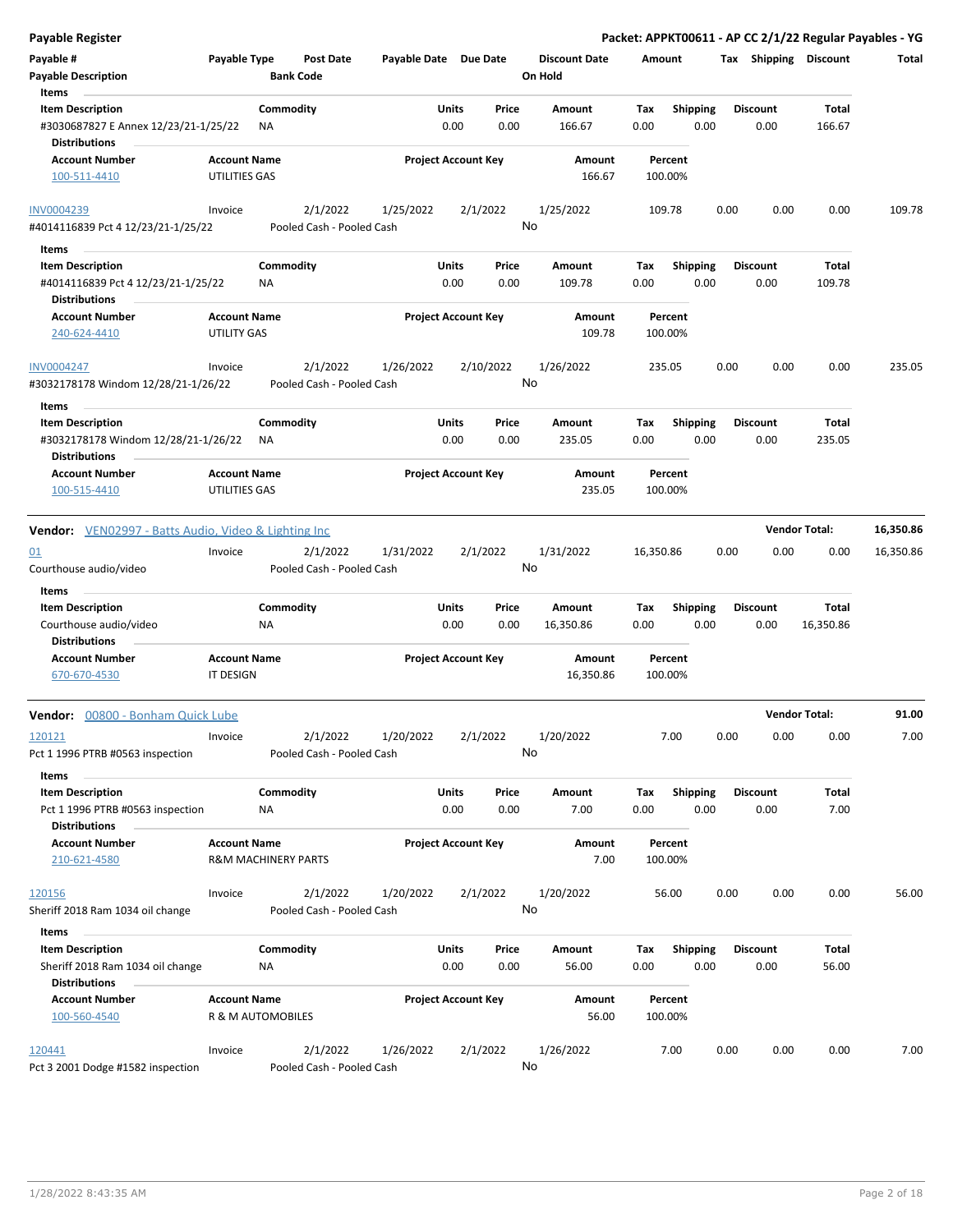| <b>Payable Register</b>                                                                |                                                       |                 |                                       |                       |               |                            |               |                                 |             |                         |      | Packet: APPKT00611 - AP CC 2/1/22 Regular Payables - YG |                      |           |
|----------------------------------------------------------------------------------------|-------------------------------------------------------|-----------------|---------------------------------------|-----------------------|---------------|----------------------------|---------------|---------------------------------|-------------|-------------------------|------|---------------------------------------------------------|----------------------|-----------|
| Payable #<br><b>Payable Description</b>                                                | Payable Type                                          |                 | <b>Post Date</b><br><b>Bank Code</b>  | Payable Date Due Date |               |                            |               | <b>Discount Date</b><br>On Hold | Amount      |                         |      | Tax Shipping Discount                                   |                      | Total     |
| Items                                                                                  |                                                       |                 |                                       |                       |               |                            |               |                                 |             |                         |      |                                                         |                      |           |
| <b>Item Description</b>                                                                |                                                       | Commodity       |                                       |                       | Units         |                            | Price         | Amount                          | Tax         | <b>Shipping</b>         |      | <b>Discount</b>                                         | Total                |           |
| Pct 3 2001 Dodge #1582 inspection<br><b>Distributions</b>                              |                                                       | ΝA              |                                       |                       | 0.00          |                            | 0.00          | 7.00                            | 0.00        | 0.00                    |      | 0.00                                                    | 7.00                 |           |
| <b>Account Number</b><br>230-623-4580                                                  | <b>Account Name</b><br>R&M MACHINERY PARTS            |                 |                                       |                       |               | <b>Project Account Key</b> |               | Amount<br>7.00                  |             | Percent<br>100.00%      |      |                                                         |                      |           |
|                                                                                        |                                                       |                 | 2/1/2022                              |                       |               |                            |               |                                 |             | 7.00                    | 0.00 | 0.00                                                    | 0.00                 | 7.00      |
| 120442<br>Pct 3 2006 Dodge #2716 inspection                                            | Invoice                                               |                 | Pooled Cash - Pooled Cash             | 1/26/2022             |               | 2/1/2022                   | No            | 1/26/2022                       |             |                         |      |                                                         |                      |           |
| Items                                                                                  |                                                       |                 |                                       |                       |               |                            |               |                                 |             |                         |      |                                                         |                      |           |
| <b>Item Description</b>                                                                |                                                       | Commodity       |                                       |                       | Units         |                            | Price         | Amount                          | Тах         | Shipping                |      | <b>Discount</b>                                         | Total                |           |
| Pct 3 2006 Dodge #2716 inspection<br><b>Distributions</b>                              |                                                       | NA              |                                       |                       | 0.00          |                            | 0.00          | 7.00                            | 0.00        | 0.00                    |      | 0.00                                                    | 7.00                 |           |
| <b>Account Number</b><br>230-623-4580                                                  | <b>Account Name</b><br>R&M MACHINERY PARTS            |                 |                                       |                       |               | <b>Project Account Key</b> |               | Amount<br>7.00                  |             | Percent<br>100.00%      |      |                                                         |                      |           |
| 120449<br>Pct 3 2001 Dodge #4622 inspection                                            | Invoice                                               |                 | 2/1/2022<br>Pooled Cash - Pooled Cash | 1/26/2022             |               | 2/1/2022                   | No            | 1/26/2022                       |             | 7.00                    | 0.00 | 0.00                                                    | 0.00                 | 7.00      |
|                                                                                        |                                                       |                 |                                       |                       |               |                            |               |                                 |             |                         |      |                                                         |                      |           |
| Items<br><b>Item Description</b><br>Pct 3 2001 Dodge #4622 inspection                  |                                                       | Commodity<br>ΝA |                                       |                       | Units<br>0.00 |                            | Price<br>0.00 | Amount<br>7.00                  | Tax<br>0.00 | <b>Shipping</b><br>0.00 |      | <b>Discount</b><br>0.00                                 | Total<br>7.00        |           |
| <b>Distributions</b><br><b>Account Number</b><br>230-623-4580                          | <b>Account Name</b><br><b>R&amp;M MACHINERY PARTS</b> |                 |                                       |                       |               | <b>Project Account Key</b> |               | Amount<br>7.00                  |             | Percent<br>100.00%      |      |                                                         |                      |           |
|                                                                                        |                                                       |                 |                                       |                       |               |                            |               |                                 |             |                         |      |                                                         |                      |           |
| 120528                                                                                 | Invoice                                               |                 | 2/1/2022                              | 1/27/2022             |               | 2/1/2022                   | No            | 1/27/2022                       |             | 7.00                    | 0.00 | 0.00                                                    | 0.00                 | 7.00      |
| Dev. Svc 2018 Ford #3797 inspection                                                    |                                                       |                 | Pooled Cash - Pooled Cash             |                       |               |                            |               |                                 |             |                         |      |                                                         |                      |           |
| Items                                                                                  |                                                       |                 |                                       |                       |               |                            |               |                                 |             |                         |      |                                                         |                      |           |
| <b>Item Description</b><br>Dev. Svc 2018 Ford #3797 inspection<br><b>Distributions</b> |                                                       | Commodity<br>NA |                                       |                       | Units<br>0.00 |                            | Price<br>0.00 | Amount<br>7.00                  | Tax<br>0.00 | <b>Shipping</b><br>0.00 |      | <b>Discount</b><br>0.00                                 | Total<br>7.00        |           |
| <b>Account Number</b><br>100-591-4540                                                  | <b>Account Name</b><br><b>R&amp;M AUTO</b>            |                 |                                       |                       |               | <b>Project Account Key</b> |               | Amount<br>7.00                  |             | Percent<br>100.00%      |      |                                                         |                      |           |
| Vendor: 00493 - CEC FACILITIES GROUP, LLC                                              |                                                       |                 |                                       |                       |               |                            |               |                                 |             |                         |      |                                                         | <b>Vendor Total:</b> | 24,505.25 |
| E1936-26                                                                               | Invoice                                               |                 | 2/1/2022                              | 1/31/2022             |               | 2/1/2022                   |               | 1/31/2022                       | 24,505.25   |                         | 0.00 | 0.00                                                    | 0.00                 | 24,505.25 |
| Courthouse construction                                                                |                                                       |                 | Pooled Cash - Pooled Cash             |                       |               |                            | No            |                                 |             |                         |      |                                                         |                      |           |
| Items<br><b>Item Description</b>                                                       |                                                       | Commodity       |                                       |                       | Units         |                            | Price         | Amount                          | Tax         | <b>Shipping</b>         |      | <b>Discount</b>                                         | Total                |           |
| Courthouse construction<br><b>Distributions</b>                                        |                                                       | NA              |                                       |                       | 0.00          |                            | 0.00          | 24,505.25                       | 0.00        | 0.00                    |      | 0.00                                                    | 24,505.25            |           |
| <b>Account Number</b><br>670-670-1650                                                  | <b>Account Name</b><br>CONSTRUCTION                   |                 |                                       |                       |               | <b>Project Account Key</b> |               | Amount<br>24,505.25             |             | Percent<br>100.00%      |      |                                                         |                      |           |
| <b>Vendor:</b> VEN02078 - Custis, Patrick                                              |                                                       |                 |                                       |                       |               |                            |               |                                 |             |                         |      |                                                         | <b>Vendor Total:</b> | 409.26    |
| INV0004210<br>1/31-2/3/22 travel- 556 miles/meals                                      | Invoice                                               |                 | 2/1/2022<br>Pooled Cash - Pooled Cash | 1/25/2022             |               | 2/1/2022                   | No            | 1/25/2022                       |             | 409.26                  | 0.00 | 0.00                                                    | 0.00                 | 409.26    |
| Items                                                                                  |                                                       |                 |                                       |                       |               |                            |               |                                 |             |                         |      |                                                         |                      |           |
| <b>Item Description</b>                                                                |                                                       | Commodity       |                                       |                       | <b>Units</b>  |                            | Price         | Amount                          | Tax         | <b>Shipping</b>         |      | <b>Discount</b>                                         | Total                |           |
| 1/31-2/3/22 travel- 556 miles<br><b>Distributions</b>                                  |                                                       | Mileage         |                                       |                       | 556.00        |                            | 0.59          | 325.26                          | 0.00        | 0.00                    |      | 0.00                                                    | 325.26               |           |
| <b>Account Number</b><br>362-475-4270                                                  | <b>Account Name</b>                                   |                 | OUT OF COUNTY TRAVEL/TRAINING         |                       |               | <b>Project Account Key</b> |               | Amount<br>325.26                |             | Percent<br>100.00%      |      |                                                         |                      |           |
| Items                                                                                  |                                                       |                 |                                       |                       |               |                            |               |                                 |             |                         |      |                                                         |                      |           |
| <b>Item Description</b>                                                                |                                                       | Commodity       |                                       |                       | Units         |                            | Price         | Amount                          | Tax         | Shipping                |      | <b>Discount</b>                                         | Total                |           |
| 1/31-2/3/22 travel- meals<br><b>Distributions</b>                                      |                                                       | ΝA              |                                       |                       | 0.00          |                            | 0.00          | 76.41                           | 0.00        | 0.00                    |      | 0.00                                                    | 76.41                |           |
| <b>Account Number</b><br>362-475-4270                                                  | <b>Account Name</b>                                   |                 | OUT OF COUNTY TRAVEL/TRAINING         |                       |               | <b>Project Account Key</b> |               | Amount<br>76.41                 |             | Percent<br>100.00%      |      |                                                         |                      |           |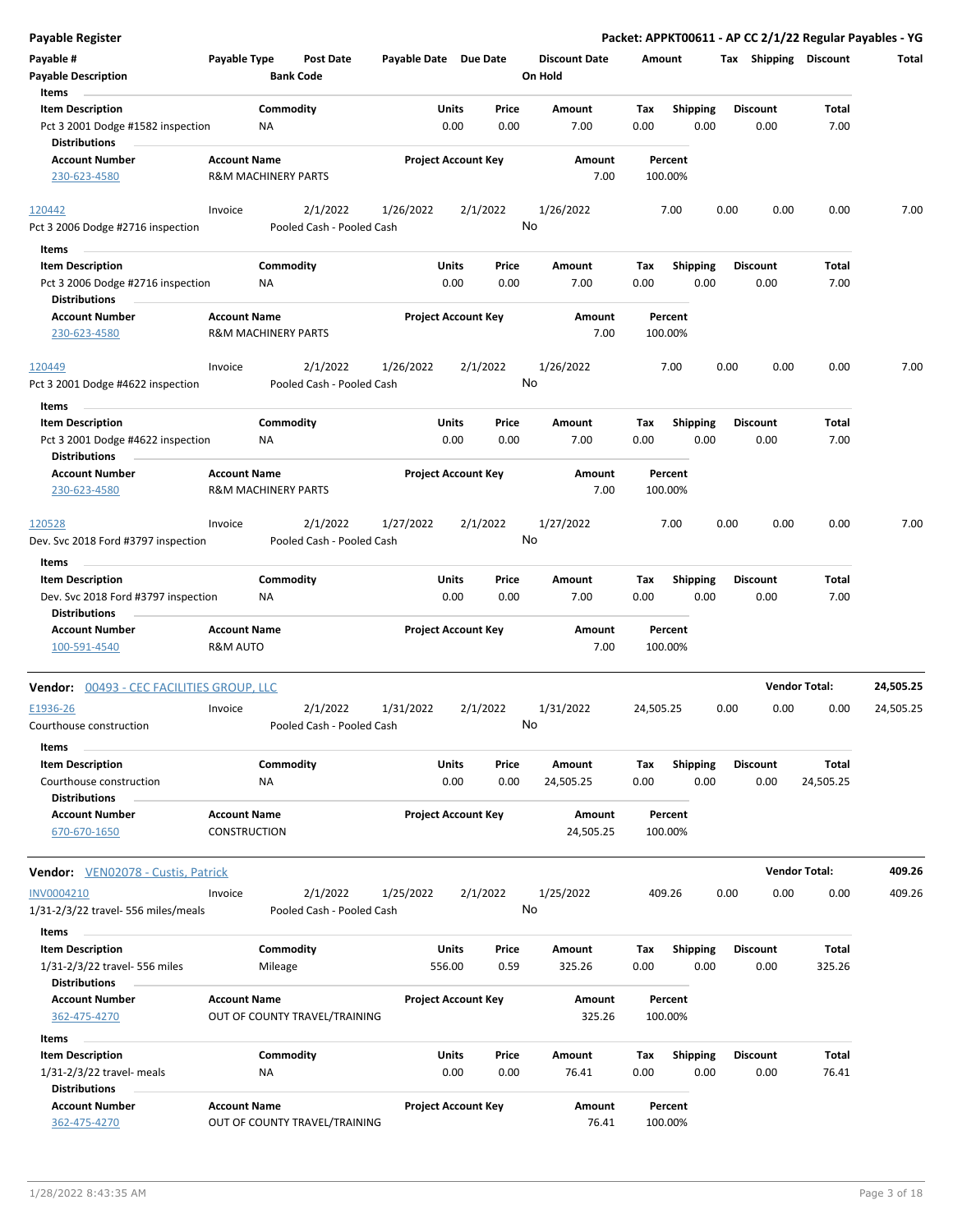| <b>Payable Register</b>                                       |                                         |                                       |                       |                            |               |                                 |             |                         |      |                         | Packet: APPKT00611 - AP CC 2/1/22 Regular Payables - YG |        |
|---------------------------------------------------------------|-----------------------------------------|---------------------------------------|-----------------------|----------------------------|---------------|---------------------------------|-------------|-------------------------|------|-------------------------|---------------------------------------------------------|--------|
| Payable #<br><b>Payable Description</b>                       | Payable Type                            | <b>Post Date</b><br><b>Bank Code</b>  | Payable Date Due Date |                            |               | <b>Discount Date</b><br>On Hold | Amount      |                         |      | Tax Shipping Discount   |                                                         | Total  |
| Items<br><b>Item Description</b>                              |                                         | Commodity                             |                       | Units                      | Price         | Amount                          | Tax         | <b>Shipping</b>         |      | <b>Discount</b>         | Total                                                   |        |
| 1/31-2/3/22 travel- meals<br><b>Distributions</b>             |                                         | NA                                    |                       | 0.00                       | 0.00          | 7.59                            | 0.00        | 0.00                    |      | 0.00                    | 7.59                                                    |        |
| <b>Account Number</b>                                         | <b>Account Name</b>                     |                                       |                       | <b>Project Account Key</b> |               | Amount                          |             | Percent                 |      |                         |                                                         |        |
| 100-475-4270                                                  |                                         | OUT OF COUNTY TRAVEL/TRAINING         |                       |                            |               | 7.59                            |             | 100.00%                 |      |                         |                                                         |        |
| <b>Vendor:</b> VEN02278 - Deater, Frank                       |                                         |                                       |                       |                            |               |                                 |             |                         |      |                         | <b>Vendor Total:</b>                                    | 24.00  |
| <b>INV0004206</b>                                             | Invoice                                 | 2/1/2022                              | 1/25/2022             | 2/1/2022                   |               | 1/25/2022                       |             | 24.00                   | 0.00 | 0.00                    | 0.00                                                    | 24.00  |
| 1/24/22 transport meals                                       |                                         | Pooled Cash - Pooled Cash             |                       |                            |               | No                              |             |                         |      |                         |                                                         |        |
| Items                                                         |                                         |                                       |                       |                            |               |                                 |             |                         |      |                         |                                                         |        |
| <b>Item Description</b>                                       |                                         | Commodity                             |                       | Units                      | Price         | Amount                          | Tax         | <b>Shipping</b>         |      | <b>Discount</b>         | Total                                                   |        |
| 1/24/22 transport meals<br><b>Distributions</b>               |                                         | ΝA                                    |                       | 0.00                       | 0.00          | 24.00                           | 0.00        | 0.00                    |      | 0.00                    | 24.00                                                   |        |
| <b>Account Number</b><br>100-560-4280                         | <b>Account Name</b>                     | PRISONER TRANSPORT                    |                       | <b>Project Account Key</b> |               | Amount<br>24.00                 |             | Percent<br>100.00%      |      |                         |                                                         |        |
| Vendor: 00613 - ELDORADO DENTAL                               |                                         |                                       |                       |                            |               |                                 |             |                         |      |                         | <b>Vendor Total:</b>                                    | 225.00 |
| 01222022<br>Jan 2022 prisoner dental                          | Invoice                                 | 2/1/2022<br>Pooled Cash - Pooled Cash | 1/22/2022             | 2/1/2022                   |               | 1/22/2022<br>No                 | 225.00      |                         | 0.00 | 0.00                    | 0.00                                                    | 225.00 |
| Items                                                         |                                         |                                       |                       |                            |               |                                 |             |                         |      |                         |                                                         |        |
| <b>Item Description</b><br>Jan 2022 prisoner dental           |                                         | Commodity<br>ΝA                       |                       | Units<br>0.00              | Price<br>0.00 | Amount<br>225.00                | Tax<br>0.00 | <b>Shipping</b><br>0.00 |      | <b>Discount</b><br>0.00 | Total<br>225.00                                         |        |
| <b>Distributions</b>                                          |                                         |                                       |                       |                            |               |                                 |             |                         |      |                         |                                                         |        |
| <b>Account Number</b><br>100-565-4050                         | <b>Account Name</b><br>PRISONER MEDICAL |                                       |                       | <b>Project Account Key</b> |               | Amount<br>225.00                |             | Percent<br>100.00%      |      |                         |                                                         |        |
| Vendor: 00797 - FANNIN COUNTY TAX ASSESSOR-COL                |                                         |                                       |                       |                            |               |                                 |             |                         |      |                         | <b>Vendor Total:</b>                                    | 74.50  |
| <b>INV0004205</b><br>Pct 3 1995 PTRB 0035 registration        | Invoice                                 | 2/1/2022<br>Pooled Cash - Pooled Cash | 1/25/2022             | 2/1/2022                   |               | 1/25/2022<br>No                 |             | 22.00                   | 0.00 | 0.00                    | 0.00                                                    | 22.00  |
| Items                                                         |                                         |                                       |                       |                            |               |                                 |             |                         |      |                         |                                                         |        |
| <b>Item Description</b>                                       |                                         | Commodity                             |                       | Units                      | Price         | Amount                          | Tax         | Shipping                |      | <b>Discount</b>         | Total                                                   |        |
| Pct 3 1995 PTRB 0035 registration<br><b>Distributions</b>     |                                         | NA                                    |                       | 0.00                       | 0.00          | 22.00                           | 0.00        | 0.00                    |      | 0.00                    | 22.00                                                   |        |
| <b>Account Number</b><br>230-623-4580                         | <b>Account Name</b>                     | R&M MACHINERY PARTS                   |                       | <b>Project Account Key</b> |               | Amount<br>22.00                 |             | Percent<br>100.00%      |      |                         |                                                         |        |
| <b>INV0004226</b><br>Pct 1 1994 PTRB #0563 registration       | Invoice                                 | 2/1/2022<br>Pooled Cash - Pooled Cash | 1/26/2022             | 2/1/2022                   |               | 1/26/2022<br>No                 |             | 7.50                    | 0.00 | 0.00                    | 0.00                                                    | 7.50   |
| Items                                                         |                                         |                                       |                       |                            |               |                                 |             |                         |      |                         |                                                         |        |
| <b>Item Description</b><br>Pct 1 1994 PTRB #0563 registration |                                         | Commodity<br>ΝA                       |                       | Units<br>0.00              | Price<br>0.00 | Amount<br>7.50                  | Tax<br>0.00 | <b>Shipping</b><br>0.00 |      | <b>Discount</b><br>0.00 | Total<br>7.50                                           |        |
| <b>Distributions</b>                                          |                                         |                                       |                       |                            |               |                                 |             |                         |      |                         |                                                         |        |
| <b>Account Number</b><br>210-621-4580                         | <b>Account Name</b>                     | <b>R&amp;M MACHINERY PARTS</b>        |                       | <b>Project Account Key</b> |               | Amount<br>7.50                  |             | Percent<br>100.00%      |      |                         |                                                         |        |
| INV0004231                                                    | Invoice                                 | 2/1/2022                              | 1/26/2022             | 2/1/2022                   |               | 1/26/2022                       |             | 7.50                    | 0.00 | 0.00                    | 0.00                                                    | 7.50   |
| Const #3 2018 Ford #4599 registration                         |                                         | Pooled Cash - Pooled Cash             |                       |                            |               | No                              |             |                         |      |                         |                                                         |        |
| Items                                                         |                                         |                                       |                       |                            |               |                                 |             |                         |      |                         |                                                         |        |
| <b>Item Description</b>                                       |                                         | Commodity                             |                       | Units                      | Price         | Amount                          | Tax         | <b>Shipping</b>         |      | <b>Discount</b>         | Total                                                   |        |
| Const #3 2018 Ford #4599 registration<br><b>Distributions</b> |                                         | NA                                    |                       | 0.00                       | 0.00          | 7.50                            | 0.00        | 0.00                    |      | 0.00                    | 7.50                                                    |        |
| <b>Account Number</b><br>100-553-4540                         | <b>Account Name</b><br>R&M AUTO         |                                       |                       | <b>Project Account Key</b> |               | Amount<br>7.50                  |             | Percent<br>100.00%      |      |                         |                                                         |        |
|                                                               |                                         |                                       |                       |                            |               |                                 |             |                         |      |                         |                                                         |        |
| <b>INV0004233</b><br>Pct 3 2001 Dodge #1582 registration      | Invoice                                 | 2/1/2022<br>Pooled Cash - Pooled Cash | 1/27/2022             | 2/1/2022                   |               | 1/27/2022<br>No                 |             | 7.50                    | 0.00 | 0.00                    | 0.00                                                    | 7.50   |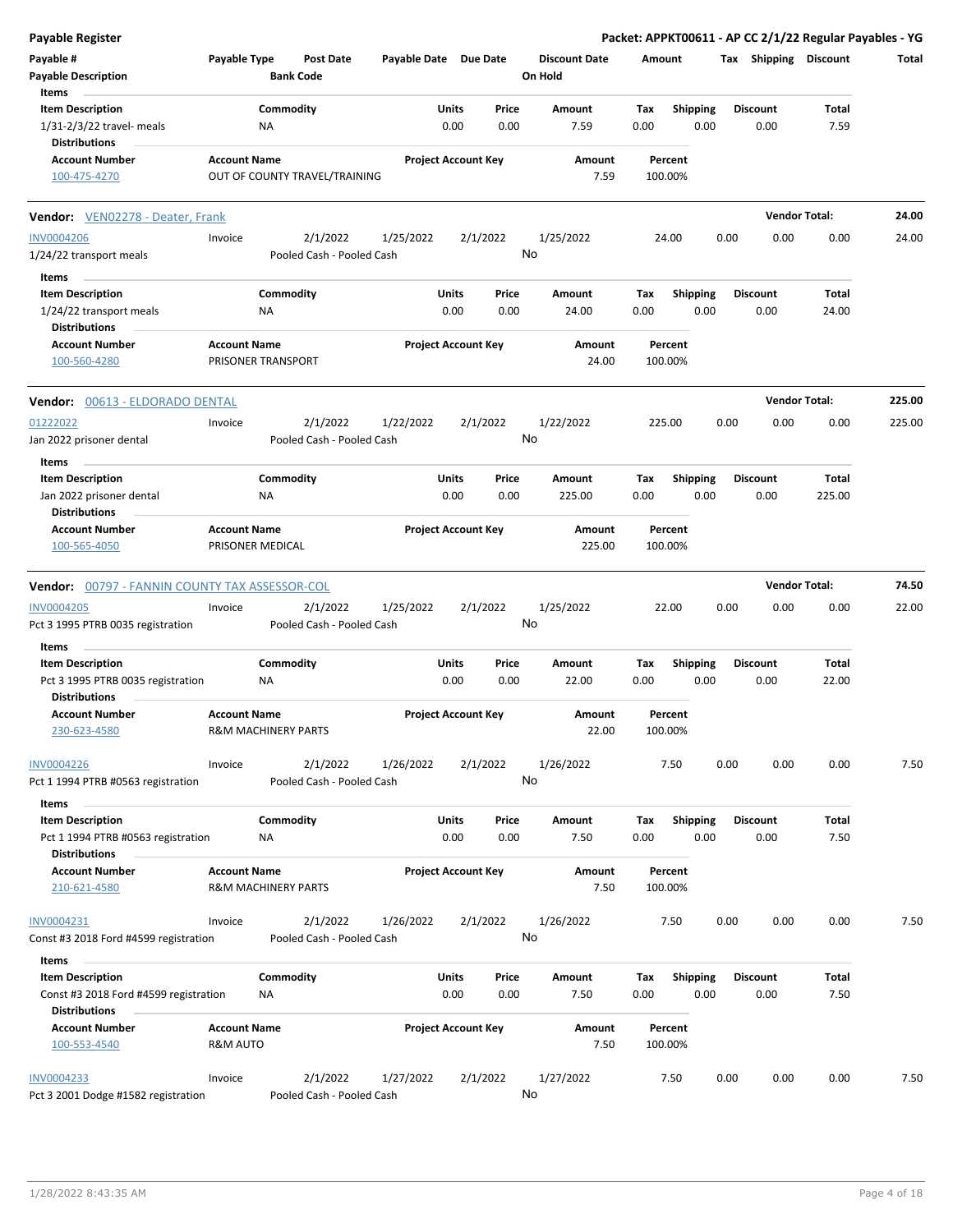| <b>Payable Register</b>                                                                  |                                             |                                |                                       |                       |                            |               |                                 |                    |                         |      |                         |                | Packet: APPKT00611 - AP CC 2/1/22 Regular Payables - YG |
|------------------------------------------------------------------------------------------|---------------------------------------------|--------------------------------|---------------------------------------|-----------------------|----------------------------|---------------|---------------------------------|--------------------|-------------------------|------|-------------------------|----------------|---------------------------------------------------------|
| Payable #<br><b>Payable Description</b>                                                  | Payable Type                                | <b>Bank Code</b>               | <b>Post Date</b>                      | Payable Date Due Date |                            |               | <b>Discount Date</b><br>On Hold | Amount             |                         |      | Tax Shipping Discount   |                | Total                                                   |
| Items                                                                                    |                                             | Commodity                      |                                       |                       | <b>Units</b>               | Price         | Amount                          |                    |                         |      | <b>Discount</b>         | Total          |                                                         |
| <b>Item Description</b><br>Pct 3 2001 Dodge #1582 registration<br><b>Distributions</b>   |                                             | ΝA                             |                                       |                       | 0.00                       | 0.00          | 7.50                            | Tax<br>0.00        | <b>Shipping</b><br>0.00 |      | 0.00                    | 7.50           |                                                         |
| <b>Account Number</b><br>230-623-4580                                                    | <b>Account Name</b>                         | <b>R&amp;M MACHINERY PARTS</b> |                                       |                       | <b>Project Account Key</b> |               | Amount<br>7.50                  | Percent<br>100.00% |                         |      |                         |                |                                                         |
|                                                                                          |                                             |                                |                                       |                       |                            |               |                                 |                    |                         |      |                         |                |                                                         |
| <b>INV0004234</b>                                                                        | Invoice                                     |                                | 2/1/2022                              | 1/27/2022             | 2/1/2022                   | No            | 1/27/2022                       |                    | 7.50                    | 0.00 | 0.00                    | 0.00           | 7.50                                                    |
| Pct 3 2006 Dodge #2716 registration                                                      |                                             |                                | Pooled Cash - Pooled Cash             |                       |                            |               |                                 |                    |                         |      |                         |                |                                                         |
| Items                                                                                    |                                             |                                |                                       |                       |                            |               |                                 |                    |                         |      |                         |                |                                                         |
| <b>Item Description</b><br>Pct 3 2006 Dodge #2716 registration<br><b>Distributions</b>   |                                             | Commodity<br>ΝA                |                                       |                       | Units<br>0.00              | Price<br>0.00 | Amount<br>7.50                  | Tax<br>0.00        | <b>Shipping</b><br>0.00 |      | <b>Discount</b><br>0.00 | Total<br>7.50  |                                                         |
| <b>Account Number</b><br>230-623-4580                                                    | <b>Account Name</b>                         | <b>R&amp;M MACHINERY PARTS</b> |                                       |                       | <b>Project Account Key</b> |               | Amount<br>7.50                  | 100.00%            | Percent                 |      |                         |                |                                                         |
| <b>INV0004235</b>                                                                        | Invoice                                     |                                | 2/1/2022                              | 1/27/2022             | 2/1/2022                   |               | 1/27/2022                       |                    | 7.50                    | 0.00 | 0.00                    | 0.00           | 7.50                                                    |
| Pct 3 2001 Dodge #4622 registration                                                      |                                             |                                | Pooled Cash - Pooled Cash             |                       |                            | No            |                                 |                    |                         |      |                         |                |                                                         |
| Items<br><b>Item Description</b>                                                         |                                             | Commodity                      |                                       |                       | Units                      | Price         | Amount                          | Tax                | <b>Shipping</b>         |      | <b>Discount</b>         | Total          |                                                         |
| Pct 3 2001 Dodge #4622 registration<br><b>Distributions</b>                              |                                             | ΝA                             |                                       |                       | 0.00                       | 0.00          | 7.50                            | 0.00               | 0.00                    |      | 0.00                    | 7.50           |                                                         |
| <b>Account Number</b><br>230-623-4580                                                    | <b>Account Name</b>                         | <b>R&amp;M MACHINERY PARTS</b> |                                       |                       | <b>Project Account Key</b> |               | Amount<br>7.50                  | Percent<br>100.00% |                         |      |                         |                |                                                         |
| INV0004236<br>Pct 3 2014 MC #2439 registration                                           | Invoice                                     |                                | 2/1/2022<br>Pooled Cash - Pooled Cash | 1/27/2022             | 2/1/2022                   | No            | 1/27/2022                       |                    | 7.50                    | 0.00 | 0.00                    | 0.00           | 7.50                                                    |
| Items                                                                                    |                                             |                                |                                       |                       |                            |               |                                 |                    |                         |      |                         |                |                                                         |
| <b>Item Description</b><br>Pct 3 2014 MC #2439 registration<br><b>Distributions</b>      |                                             | Commodity<br>ΝA                |                                       |                       | Units<br>0.00              | Price<br>0.00 | Amount<br>7.50                  | Tax<br>0.00        | <b>Shipping</b><br>0.00 |      | <b>Discount</b><br>0.00 | Total<br>7.50  |                                                         |
| <b>Account Number</b><br>230-623-4580                                                    | <b>Account Name</b>                         | <b>R&amp;M MACHINERY PARTS</b> |                                       |                       | <b>Project Account Key</b> |               | Amount<br>7.50                  | Percent<br>100.00% |                         |      |                         |                |                                                         |
| <b>INV0004246</b><br>Dev. Svc 2018 Ford #3797 registration                               | Invoice                                     |                                | 2/1/2022<br>Pooled Cash - Pooled Cash | 1/27/2022             | 2/1/2022                   | No            | 1/27/2022                       |                    | 7.50                    | 0.00 | 0.00                    | 0.00           | 7.50                                                    |
| Items                                                                                    |                                             |                                |                                       |                       |                            |               |                                 |                    |                         |      |                         |                |                                                         |
| <b>Item Description</b><br>Dev. Svc 2018 Ford #3797 registration<br><b>Distributions</b> |                                             | Commodity<br><b>NA</b>         |                                       |                       | Units<br>0.00              | Price<br>0.00 | Amount<br>7.50                  | Tax<br>0.00        | <b>Shipping</b><br>0.00 |      | <b>Discount</b><br>0.00 | Total<br>7.50  |                                                         |
| <b>Account Number</b><br>100-591-4540                                                    | <b>Account Name</b><br>R&M AUTO             |                                |                                       |                       | <b>Project Account Key</b> |               | Amount<br>7.50                  | 100.00%            | Percent                 |      |                         |                |                                                         |
| <b>Vendor: 00236 - FUNCTION 4, LLC</b>                                                   |                                             |                                |                                       |                       |                            |               |                                 |                    |                         |      | <b>Vendor Total:</b>    |                | 40.00                                                   |
| INV915421<br>Turner copies 12/27/21-1/26/2022                                            | Invoice                                     |                                | 2/1/2022<br>Pooled Cash - Pooled Cash | 1/21/2022             | 2/1/2022                   | No            | 1/21/2022                       |                    | 40.00                   | 0.00 | 0.00                    | 0.00           | 40.00                                                   |
| Items                                                                                    |                                             |                                |                                       |                       |                            |               |                                 |                    |                         |      |                         |                |                                                         |
| <b>Item Description</b><br>Turner copies 12/27/21-1/26/2022<br><b>Distributions</b>      |                                             | Commodity<br>ΝA                |                                       |                       | <b>Units</b><br>0.00       | Price<br>0.00 | Amount<br>40.00                 | Tax<br>0.00        | <b>Shipping</b><br>0.00 |      | <b>Discount</b><br>0.00 | Total<br>40.00 |                                                         |
| <b>Account Number</b><br>100-510-3150                                                    | <b>Account Name</b><br><b>COPIER RENTAL</b> |                                |                                       |                       | <b>Project Account Key</b> |               | Amount<br>40.00                 | 100.00%            | Percent                 |      |                         |                |                                                         |
| <b>Vendor: 00528 - GALLANT SERVICES, LLC</b>                                             |                                             |                                |                                       |                       |                            |               |                                 |                    |                         |      | <b>Vendor Total:</b>    |                | 97,655.25                                               |
| <u>12</u>                                                                                | Invoice                                     |                                | 2/1/2022                              | 1/31/2022             | 2/1/2022                   |               | 1/31/2022                       | 97,655.25          |                         | 0.00 | 0.00                    | 0.00           | 97,655.25                                               |
| Courthouse construction                                                                  |                                             |                                | Pooled Cash - Pooled Cash             |                       |                            | No            |                                 |                    |                         |      |                         |                |                                                         |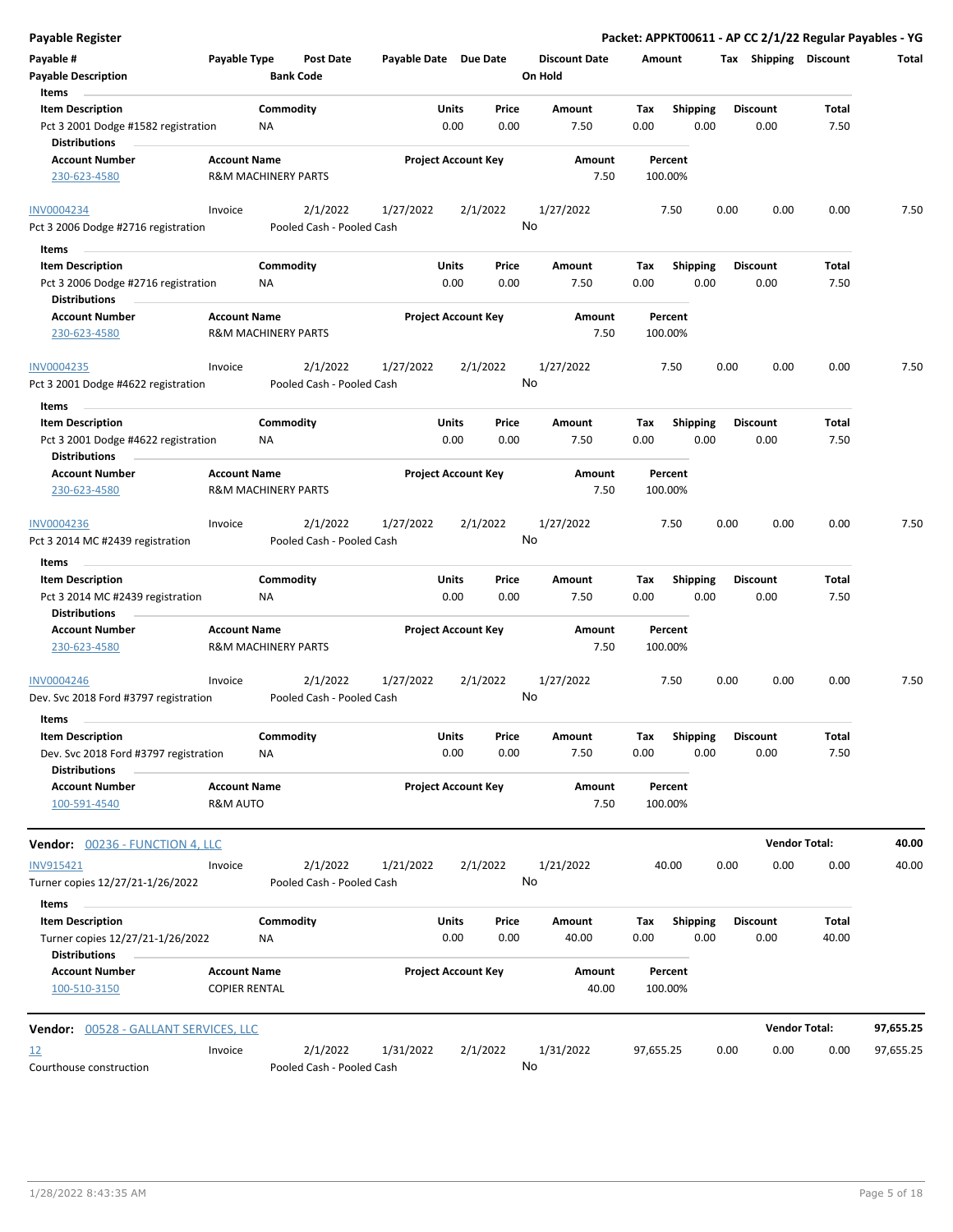| <b>Payable Register</b>                                                                |                                               |                             |                                       |                       |                            |               |                                 |             |                         |      |                         |                       | Packet: APPKT00611 - AP CC 2/1/22 Regular Payables - YG |
|----------------------------------------------------------------------------------------|-----------------------------------------------|-----------------------------|---------------------------------------|-----------------------|----------------------------|---------------|---------------------------------|-------------|-------------------------|------|-------------------------|-----------------------|---------------------------------------------------------|
| Payable #<br><b>Payable Description</b>                                                | Payable Type                                  | <b>Bank Code</b>            | <b>Post Date</b>                      | Payable Date Due Date |                            |               | <b>Discount Date</b><br>On Hold | Amount      |                         |      |                         | Tax Shipping Discount | Total                                                   |
| Items                                                                                  |                                               |                             |                                       |                       |                            |               |                                 |             |                         |      |                         |                       |                                                         |
| <b>Item Description</b><br>Courthouse construction                                     |                                               | Commodity<br>ΝA             |                                       |                       | Units<br>0.00              | Price<br>0.00 | Amount<br>97,655.25             | Tax<br>0.00 | <b>Shipping</b><br>0.00 |      | <b>Discount</b><br>0.00 | Total<br>97,655.25    |                                                         |
| <b>Distributions</b><br><b>Account Number</b>                                          | <b>Account Name</b>                           |                             |                                       |                       | <b>Project Account Key</b> |               | Amount<br>97,655.25             |             | Percent<br>100.00%      |      |                         |                       |                                                         |
| 670-670-1650                                                                           | <b>CONSTRUCTION</b>                           |                             |                                       |                       |                            |               |                                 |             |                         |      |                         |                       |                                                         |
| Vendor: VEN02996 - Gibbs, Lana                                                         |                                               |                             |                                       |                       |                            |               |                                 |             |                         |      |                         | <b>Vendor Total:</b>  | 12.00                                                   |
| <b>INV0004244</b>                                                                      | Invoice                                       |                             | 2/1/2022                              | 1/27/2022             |                            | 2/1/2022      | 1/27/2022                       |             | 12.00                   | 0.00 | 0.00                    | 0.00                  | 12.00                                                   |
| 2/9-11/22 travel-meal                                                                  |                                               |                             | Pooled Cash - Pooled Cash             |                       |                            |               | No                              |             |                         |      |                         |                       |                                                         |
| Items                                                                                  |                                               |                             |                                       |                       |                            |               |                                 |             |                         |      |                         |                       |                                                         |
| <b>Item Description</b>                                                                |                                               | Commodity                   |                                       |                       | Units                      | Price         | Amount                          | Tax         | <b>Shipping</b>         |      | <b>Discount</b>         | Total                 |                                                         |
| 2/9-11/22 travel-meal<br><b>Distributions</b>                                          |                                               | ΝA                          |                                       |                       | 0.00                       | 0.00          | 12.00                           | 0.00        | 0.00                    |      | 0.00                    | 12.00                 |                                                         |
| <b>Account Number</b><br>160-452-4270                                                  | <b>Account Name</b>                           | <b>OUT OF COUNTY TRAVEL</b> |                                       |                       | <b>Project Account Key</b> |               | Amount<br>12.00                 |             | Percent<br>100.00%      |      |                         |                       |                                                         |
| Vendor: 00295 - GLASER, RICHARD E.                                                     |                                               |                             |                                       |                       |                            |               |                                 |             |                         |      |                         | <b>Vendor Total:</b>  | 152.00                                                  |
| INV0004212                                                                             | Invoice                                       |                             | 2/1/2022                              | 1/25/2022             |                            | 2/1/2022      | 1/25/2022                       | 152.00      |                         | 0.00 | 0.00                    | 0.00                  | 152.00                                                  |
| Reimburse witness transport (TX Vital Care)                                            |                                               |                             | Pooled Cash - Pooled Cash             |                       |                            |               | No                              |             |                         |      |                         |                       |                                                         |
| Items                                                                                  |                                               |                             |                                       |                       |                            |               |                                 |             |                         |      |                         |                       |                                                         |
| <b>Item Description</b>                                                                |                                               | Commodity                   |                                       |                       | Units                      | Price         | Amount                          | Tax         | <b>Shipping</b>         |      | <b>Discount</b>         | Total                 |                                                         |
| Reimburse witness transport(TX Vital Care) NA<br><b>Distributions</b>                  |                                               |                             |                                       |                       | 0.00                       | 0.00          | 152.00                          | 0.00        | 0.00                    |      | 0.00                    | 152.00                |                                                         |
| <b>Account Number</b><br>100-475-4390                                                  | <b>Account Name</b><br><b>WITNESS EXPENSE</b> |                             |                                       |                       | <b>Project Account Key</b> |               | Amount<br>152.00                |             | Percent<br>100.00%      |      |                         |                       |                                                         |
|                                                                                        |                                               |                             |                                       |                       |                            |               |                                 |             |                         |      |                         |                       |                                                         |
| <b>Vendor:</b> VEN02980 - Green Hills Landscaping & Construction Co                    |                                               |                             |                                       |                       |                            |               |                                 |             |                         |      |                         | <b>Vendor Total:</b>  | 60,630.10                                               |
| $\overline{2}$<br>Courthouse construction-landscaping                                  | Invoice                                       |                             | 2/1/2022<br>Pooled Cash - Pooled Cash | 1/1/2022              |                            | 2/1/2022      | 1/1/2022<br>No                  | 60,630.10   |                         | 0.00 | 0.00                    | 0.00                  | 60,630.10                                               |
|                                                                                        |                                               |                             |                                       |                       |                            |               |                                 |             |                         |      |                         |                       |                                                         |
| Items                                                                                  |                                               |                             |                                       |                       | Units                      |               |                                 |             |                         |      | <b>Discount</b>         | Total                 |                                                         |
| <b>Item Description</b><br>Courthouse construction-landscaping<br><b>Distributions</b> |                                               | Commodity<br>ΝA             |                                       |                       | 0.00                       | Price<br>0.00 | Amount<br>60,630.10             | Tax<br>0.00 | <b>Shipping</b><br>0.00 |      | 0.00                    | 60,630.10             |                                                         |
| <b>Account Number</b><br>670-670-1685                                                  | <b>Account Name</b><br>LANDSCAPING            |                             |                                       |                       | <b>Project Account Key</b> |               | Amount<br>60,630.10             |             | Percent<br>100.00%      |      |                         |                       |                                                         |
| <b>Vendor:</b> 00507 - H & G SYSTEMS, L.P.                                             |                                               |                             |                                       |                       |                            |               |                                 |             |                         |      |                         | <b>Vendor Total:</b>  | 72,855.66                                               |
| 1469                                                                                   | Invoice                                       |                             | 2/1/2022                              | 1/21/2022             |                            | 2/1/2022      | 1/21/2022                       | 72,855.66   |                         | 0.00 | 0.00                    | 0.00                  | 72,855.66                                               |
| Courthouse construction                                                                |                                               |                             | Pooled Cash - Pooled Cash             |                       |                            |               | No                              |             |                         |      |                         |                       |                                                         |
| Items                                                                                  |                                               |                             |                                       |                       |                            |               |                                 |             |                         |      |                         |                       |                                                         |
| <b>Item Description</b><br>Courthouse construction                                     |                                               | Commodity<br>NA             |                                       |                       | <b>Units</b><br>0.00       | Price<br>0.00 | Amount<br>72,855.66             | Tax<br>0.00 | <b>Shipping</b><br>0.00 |      | <b>Discount</b><br>0.00 | Total<br>72,855.66    |                                                         |
| <b>Distributions</b>                                                                   |                                               |                             |                                       |                       |                            |               |                                 |             |                         |      |                         |                       |                                                         |
| <b>Account Number</b><br>670-670-1650                                                  | <b>Account Name</b><br>CONSTRUCTION           |                             |                                       |                       | <b>Project Account Key</b> |               | Amount<br>72,855.66             |             | Percent<br>100.00%      |      |                         |                       |                                                         |
| Vendor: 00010 - HOLLAND, JORDAN PLLC                                                   |                                               |                             |                                       |                       |                            |               |                                 |             |                         |      |                         | <b>Vendor Total:</b>  | 255.00                                                  |
| <b>INV0004230</b>                                                                      | Invoice                                       |                             | 2/1/2022                              | 1/25/2022             |                            | 2/1/2022      | 1/25/2022                       |             | 255.00                  | 0.00 | 0.00                    | 0.00                  | 255.00                                                  |
| $1/24/22$ Drug court                                                                   |                                               |                             | Pooled Cash - Pooled Cash             |                       |                            |               | No                              |             |                         |      |                         |                       |                                                         |
| Items                                                                                  |                                               |                             |                                       |                       |                            |               |                                 |             |                         |      |                         |                       |                                                         |
| <b>Item Description</b>                                                                |                                               | Commodity                   |                                       |                       | <b>Units</b>               | Price         | Amount                          | Tax         | <b>Shipping</b>         |      | <b>Discount</b>         | Total                 |                                                         |
| $1/24/22$ Drug court                                                                   |                                               | <b>NA</b>                   |                                       |                       | 0.00                       | 0.00          | 255.00                          | 0.00        | 0.00                    |      | 0.00                    | 255.00                |                                                         |
| <b>Distributions</b>                                                                   |                                               |                             |                                       |                       |                            |               |                                 |             |                         |      |                         |                       |                                                         |
| <b>Account Number</b>                                                                  | <b>Account Name</b>                           | ATTORNEY FEES DRUG COURT    |                                       |                       | <b>Project Account Key</b> |               | Amount<br>255.00                |             | Percent<br>100.00%      |      |                         |                       |                                                         |
| 590-436-4370                                                                           |                                               |                             |                                       |                       |                            |               |                                 |             |                         |      |                         |                       |                                                         |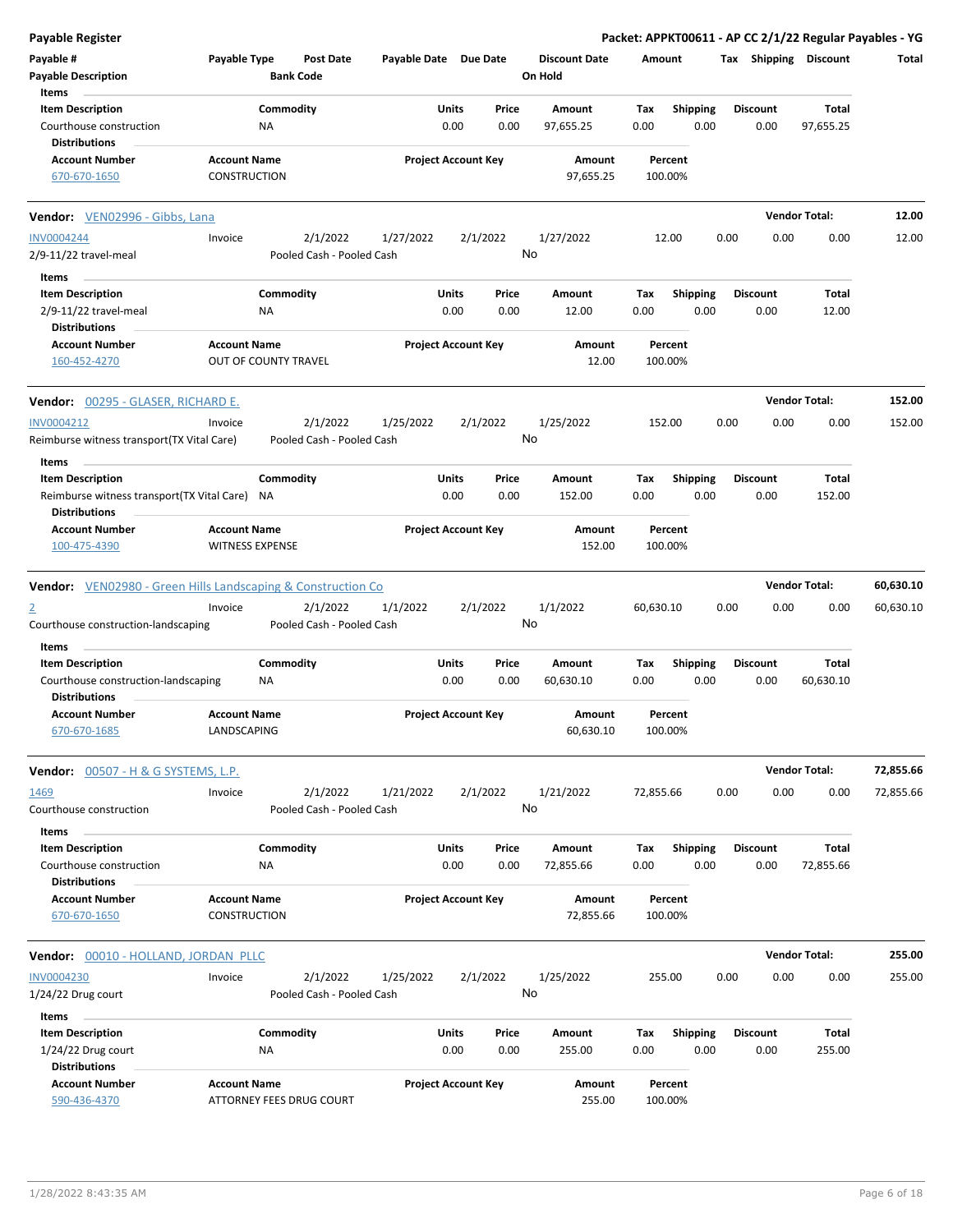| <b>Payable Register</b>                                                          |                                                |                                       |                            |            |               |                                 |             |                         |      |                         | Packet: APPKT00611 - AP CC 2/1/22 Regular Payables - YG |           |
|----------------------------------------------------------------------------------|------------------------------------------------|---------------------------------------|----------------------------|------------|---------------|---------------------------------|-------------|-------------------------|------|-------------------------|---------------------------------------------------------|-----------|
| Payable #<br><b>Payable Description</b>                                          | Payable Type                                   | <b>Post Date</b><br><b>Bank Code</b>  | Payable Date Due Date      |            |               | <b>Discount Date</b><br>On Hold | Amount      |                         |      | Tax Shipping Discount   |                                                         | Total     |
| Vendor: 00405 - IHS PHARMACY                                                     |                                                |                                       |                            |            |               |                                 |             |                         |      |                         | <b>Vendor Total:</b>                                    | 7,334.56  |
| 78859<br>Oct & Nov 2021 returned meds<br><b>Items</b>                            | Credit Memo                                    | 2/1/2022<br>Pooled Cash - Pooled Cash | 12/14/2021                 | 12/14/2021 | No            | 12/14/2021                      | -134.69     |                         | 0.00 | 0.00                    | 0.00                                                    | $-134.69$ |
| <b>Item Description</b>                                                          | Commodity                                      |                                       | Units                      |            | Price         | Amount                          | Tax         | <b>Shipping</b>         |      | <b>Discount</b>         | Total                                                   |           |
| Oct & Nov 2021 returned meds<br><b>Distributions</b>                             | <b>NA</b>                                      |                                       |                            | 0.00       | 0.00          | $-134.69$                       | 0.00        | 0.00                    |      | 0.00                    | $-134.69$                                               |           |
| <b>Account Number</b><br>100-565-4050                                            | <b>Account Name</b><br>PRISONER MEDICAL        |                                       | <b>Project Account Key</b> |            |               | Amount<br>$-134.69$             |             | Percent<br>100.00%      |      |                         |                                                         |           |
| 78897<br>Oct 2021 returned meds                                                  | Credit Memo                                    | 2/1/2022<br>Pooled Cash - Pooled Cash | 12/23/2021                 | 12/23/2021 | No            | 12/23/2021                      |             | $-17.94$                | 0.00 | 0.00                    | 0.00                                                    | $-17.94$  |
| Items                                                                            |                                                |                                       |                            |            |               |                                 |             |                         |      |                         |                                                         |           |
| <b>Item Description</b><br>Oct 2021 returned meds<br><b>Distributions</b>        | Commodity<br>ΝA                                |                                       | Units                      | 0.00       | Price<br>0.00 | Amount<br>$-17.94$              | Tax<br>0.00 | <b>Shipping</b><br>0.00 |      | <b>Discount</b><br>0.00 | <b>Total</b><br>$-17.94$                                |           |
| <b>Account Number</b><br>100-565-4050                                            | <b>Account Name</b><br>PRISONER MEDICAL        |                                       | <b>Project Account Key</b> |            |               | Amount<br>$-17.94$              |             | Percent<br>100.00%      |      |                         |                                                         |           |
| 78915<br>Nov 2021 returned meds                                                  | Credit Memo                                    | 2/1/2022<br>Pooled Cash - Pooled Cash | 12/28/2021                 | 12/28/2021 | No            | 12/28/2021                      |             | $-39.56$                | 0.00 | 0.00                    | 0.00                                                    | $-39.56$  |
| Items                                                                            |                                                |                                       |                            |            |               |                                 |             |                         |      |                         |                                                         |           |
| <b>Item Description</b><br>Nov 2021 returned meds<br><b>Distributions</b>        | Commodity<br>ΝA                                |                                       | Units                      | 0.00       | Price<br>0.00 | Amount<br>$-39.56$              | Tax<br>0.00 | <b>Shipping</b><br>0.00 |      | <b>Discount</b><br>0.00 | <b>Total</b><br>$-39.56$                                |           |
| <b>Account Number</b><br>100-565-4050                                            | <b>Account Name</b><br>PRISONER MEDICAL        |                                       | <b>Project Account Key</b> |            |               | Amount<br>$-39.56$              |             | Percent<br>100.00%      |      |                         |                                                         |           |
| 79199<br>Dec 2021 prisoner medications                                           | Invoice                                        | 2/1/2022<br>Pooled Cash - Pooled Cash | 12/31/2021                 | 2/1/2022   | No            | 12/31/2021                      | 7,526.75    |                         | 0.00 | 0.00                    | 0.00                                                    | 7,526.75  |
| Items                                                                            |                                                |                                       |                            |            |               |                                 |             |                         |      |                         |                                                         |           |
| <b>Item Description</b><br>Dec 2021 prisoner medications<br><b>Distributions</b> | Commodity<br>ΝA                                |                                       | Units                      | 0.00       | Price<br>0.00 | Amount<br>7,526.75              | Tax<br>0.00 | <b>Shipping</b><br>0.00 |      | <b>Discount</b><br>0.00 | Total<br>7,526.75                                       |           |
| <b>Account Number</b><br>100-565-4050                                            | <b>Account Name</b><br>PRISONER MEDICAL        |                                       | <b>Project Account Key</b> |            |               | Amount<br>7,526.75              |             | Percent<br>100.00%      |      |                         |                                                         |           |
| Vendor: 00260 - KLAUS, KURT                                                      |                                                |                                       |                            |            |               |                                 |             |                         |      |                         | <b>Vendor Total:</b>                                    | 1,500.00  |
| 777477<br>Pct 2 sheetrock repair/texture<br>Items                                | Invoice                                        | 2/1/2022<br>Pooled Cash - Pooled Cash | 1/24/2022                  | 2/1/2022   | No            | 1/24/2022                       | 1,500.00    |                         | 0.00 | 0.00                    | 0.00                                                    | 1,500.00  |
| <b>Item Description</b><br>Pct 2 sheetrock repair/texture                        | Commodity<br>NA                                |                                       | Units                      | 0.00       | Price<br>0.00 | Amount<br>1,500.00              | Tax<br>0.00 | <b>Shipping</b><br>0.00 |      | <b>Discount</b><br>0.00 | Total<br>1,500.00                                       |           |
| <b>Distributions</b>                                                             |                                                |                                       |                            |            |               |                                 |             |                         |      |                         |                                                         |           |
| <b>Account Number</b><br>220-622-4500                                            | <b>Account Name</b><br><b>R&amp;M BUILDING</b> |                                       | <b>Project Account Key</b> |            |               | Amount<br>1,500.00              |             | Percent<br>100.00%      |      |                         |                                                         |           |
| Vendor: 00444 - KONICA MINOLTA PREMIER FINANCE                                   |                                                |                                       |                            |            |               |                                 |             |                         |      |                         | <b>Vendor Total:</b>                                    | 114.68    |
| 75242145<br>Feb 2022 Turner copier                                               | Invoice                                        | 2/1/2022<br>Pooled Cash - Pooled Cash | 1/24/2022                  | 3/1/2022   | No            | 1/24/2022                       | 114.68      |                         | 0.00 | 0.00                    | 0.00                                                    | 114.68    |
| Items                                                                            |                                                |                                       |                            |            |               |                                 |             |                         |      |                         |                                                         |           |
| <b>Item Description</b><br>Feb 2022 Turner copier                                | Commodity<br><b>NA</b>                         |                                       | Units                      | 0.00       | Price<br>0.00 | Amount<br>114.68                | Tax<br>0.00 | Shipping<br>0.00        |      | <b>Discount</b><br>0.00 | Total<br>114.68                                         |           |
| <b>Distributions</b><br><b>Account Number</b><br>100-510-3150                    | <b>Account Name</b><br><b>COPIER RENTAL</b>    |                                       | <b>Project Account Key</b> |            |               | Amount<br>114.68                |             | Percent<br>100.00%      |      |                         |                                                         |           |

**Vendor:** 00239 - L & L A/C-ELECTRICAL **Vendor Total: 193.75**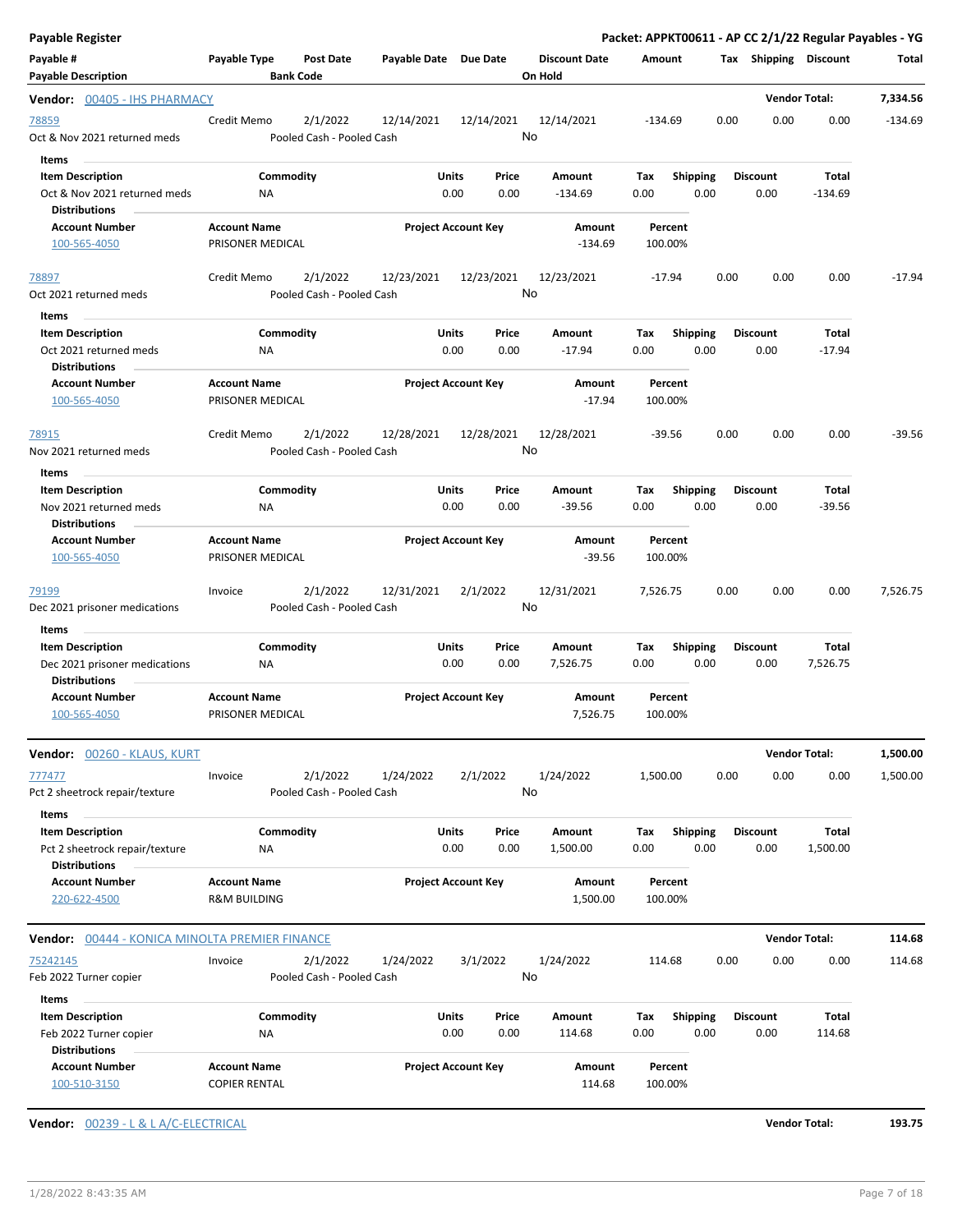| Payable Register                                                                            |                                           |                                       |                            |                            |                                 |                    |                         |      |                         | Packet: APPKT00611 - AP CC 2/1/22 Regular Payables - YG |          |
|---------------------------------------------------------------------------------------------|-------------------------------------------|---------------------------------------|----------------------------|----------------------------|---------------------------------|--------------------|-------------------------|------|-------------------------|---------------------------------------------------------|----------|
| Payable #<br><b>Payable Description</b>                                                     | Payable Type                              | <b>Post Date</b><br><b>Bank Code</b>  | Payable Date Due Date      |                            | <b>Discount Date</b><br>On Hold | Amount             |                         |      | Tax Shipping Discount   |                                                         | Total    |
| 4042<br>Service call for breaker-Adult Probation                                            | Invoice                                   | 2/1/2022<br>Pooled Cash - Pooled Cash | 1/25/2022                  | 2/1/2022                   | 1/25/2022<br>No                 | 193.75             |                         | 0.00 | 0.00                    | 0.00                                                    | 193.75   |
| Items                                                                                       |                                           |                                       |                            |                            |                                 |                    |                         |      |                         |                                                         |          |
| <b>Item Description</b><br>Service call for breaker-Adult Probation<br><b>Distributions</b> | ΝA                                        | Commodity                             | Units<br>0.00              | Price<br>0.00              | Amount<br>193.75                | Tax<br>0.00        | <b>Shipping</b><br>0.00 |      | <b>Discount</b><br>0.00 | Total<br>193.75                                         |          |
| <b>Account Number</b>                                                                       | <b>Account Name</b>                       |                                       |                            | <b>Project Account Key</b> | Amount                          | Percent            |                         |      |                         |                                                         |          |
| 100-565-4500                                                                                | <b>R&amp;M BUILDING</b>                   |                                       |                            |                            | 193.75                          | 100.00%            |                         |      |                         |                                                         |          |
| Vendor: VEN02146 - McKenzie, Tina                                                           |                                           |                                       |                            |                            |                                 |                    |                         |      | <b>Vendor Total:</b>    |                                                         | 12.00    |
| <b>INV0004202</b><br>2/9-11/22 travel-meal                                                  | Invoice                                   | 2/1/2022<br>Pooled Cash - Pooled Cash | 1/24/2022                  | 2/1/2022                   | 1/24/2022<br>No                 | 12.00              |                         | 0.00 | 0.00                    | 0.00                                                    | 12.00    |
| Items                                                                                       |                                           |                                       |                            |                            |                                 |                    |                         |      |                         |                                                         |          |
| <b>Item Description</b>                                                                     |                                           | Commodity                             | Units                      | Price                      | Amount                          | Tax                | <b>Shipping</b>         |      | <b>Discount</b>         | Total                                                   |          |
| 2/9-11/22 travel-meal<br><b>Distributions</b>                                               | ΝA                                        |                                       | 0.00                       | 0.00                       | 12.00                           | 0.00               | 0.00                    |      | 0.00                    | 12.00                                                   |          |
| <b>Account Number</b><br>100-499-4270                                                       | <b>Account Name</b>                       | OUT OF COUNTY TRAVEL/TRAINING         |                            | <b>Project Account Key</b> | Amount<br>12.00                 | Percent<br>100.00% |                         |      |                         |                                                         |          |
| Vendor: VEN02793 - Merryman, Thomas Wayne                                                   |                                           |                                       |                            |                            |                                 |                    |                         |      | <b>Vendor Total:</b>    |                                                         | 106.02   |
| <b>INV0004209</b><br>1/18/22 transport meal                                                 | Invoice                                   | 2/1/2022<br>Pooled Cash - Pooled Cash | 1/18/2022                  | 2/1/2022                   | 1/18/2022<br>No                 | 12.00              |                         | 0.00 | 0.00                    | 0.00                                                    | 12.00    |
| Items                                                                                       |                                           |                                       |                            |                            |                                 |                    |                         |      |                         |                                                         |          |
| <b>Item Description</b>                                                                     |                                           | Commodity                             | Units                      | Price                      | Amount                          | Tax                | <b>Shipping</b>         |      | <b>Discount</b>         | Total                                                   |          |
| 1/18/22 transport meal<br><b>Distributions</b>                                              | ΝA                                        |                                       | 0.00                       | 0.00                       | 12.00                           | 0.00               | 0.00                    |      | 0.00                    | 12.00                                                   |          |
| <b>Account Number</b><br>100-560-4280                                                       | <b>Account Name</b><br>PRISONER TRANSPORT |                                       |                            | <b>Project Account Key</b> | Amount<br>12.00                 | Percent<br>100.00% |                         |      |                         |                                                         |          |
| <b>INV0004227</b><br>1/24-25/22 transport meal/fuel                                         | Invoice                                   | 2/1/2022<br>Pooled Cash - Pooled Cash | 1/26/2022                  | 2/1/2022                   | 1/26/2022<br>No                 | 70.02              |                         | 0.00 | 0.00                    | 0.00                                                    | 70.02    |
| Items                                                                                       |                                           |                                       |                            |                            |                                 |                    |                         |      |                         |                                                         |          |
| <b>Item Description</b><br>1/24-25/22 transport meal/fuel<br><b>Distributions</b>           | ΝA                                        | Commodity                             | Units<br>0.00              | Price<br>0.00              | Amount<br>70.02                 | Tax<br>0.00        | <b>Shipping</b><br>0.00 |      | <b>Discount</b><br>0.00 | Total<br>70.02                                          |          |
| <b>Account Number</b><br>100-560-4280                                                       | <b>Account Name</b><br>PRISONER TRANSPORT |                                       |                            | <b>Project Account Key</b> | Amount<br>70.02                 | Percent<br>100.00% |                         |      |                         |                                                         |          |
| <b>INV0004228</b><br>1/26/22 transport meals                                                | Invoice                                   | 2/1/2022<br>Pooled Cash - Pooled Cash | 1/26/2022                  | 2/1/2022                   | 1/26/2022<br>No                 | 24.00              |                         | 0.00 | 0.00                    | 0.00                                                    | 24.00    |
| Items                                                                                       |                                           |                                       |                            |                            |                                 |                    |                         |      |                         |                                                         |          |
| <b>Item Description</b><br>1/26/22 transport meals                                          | ΝA                                        | Commodity                             | Units<br>0.00              | Price<br>0.00              | Amount<br>24.00                 | Tax<br>0.00        | <b>Shipping</b><br>0.00 |      | <b>Discount</b><br>0.00 | Total<br>24.00                                          |          |
| <b>Distributions</b>                                                                        |                                           |                                       |                            |                            |                                 |                    |                         |      |                         |                                                         |          |
| <b>Account Number</b><br>100-560-4280                                                       | <b>Account Name</b><br>PRISONER TRANSPORT |                                       |                            | <b>Project Account Key</b> | Amount<br>24.00                 | Percent<br>100.00% |                         |      |                         |                                                         |          |
| Vendor: VEN02993 - Mount, Stuart                                                            |                                           |                                       |                            |                            |                                 |                    |                         |      | <b>Vendor Total:</b>    |                                                         | 2,995.00 |
| INV0004213<br>CR-20-27592 restitution                                                       | Invoice                                   | 2/1/2022<br>Pooled Cash - Pooled Cash | 1/25/2022                  | 2/1/2022                   | 1/25/2022<br>No                 | 2,995.00           |                         | 0.00 | 0.00                    | 0.00                                                    | 2,995.00 |
| Items                                                                                       |                                           |                                       |                            |                            |                                 |                    |                         |      |                         |                                                         |          |
| <b>Item Description</b><br>CR-20-27592 restitution<br><b>Distributions</b>                  | ΝA                                        | Commodity                             | Units<br>0.00              | Price<br>0.00              | Amount<br>2,995.00              | Tax<br>0.00        | <b>Shipping</b><br>0.00 |      | <b>Discount</b><br>0.00 | Total<br>2,995.00                                       |          |
| <b>Account Number</b>                                                                       | <b>Account Name</b>                       |                                       | <b>Project Account Key</b> |                            | Amount                          | Percent            |                         |      |                         |                                                         |          |

**Vendor:** 00216 - OFFICE DEPOT **Vendor Total: -97.66**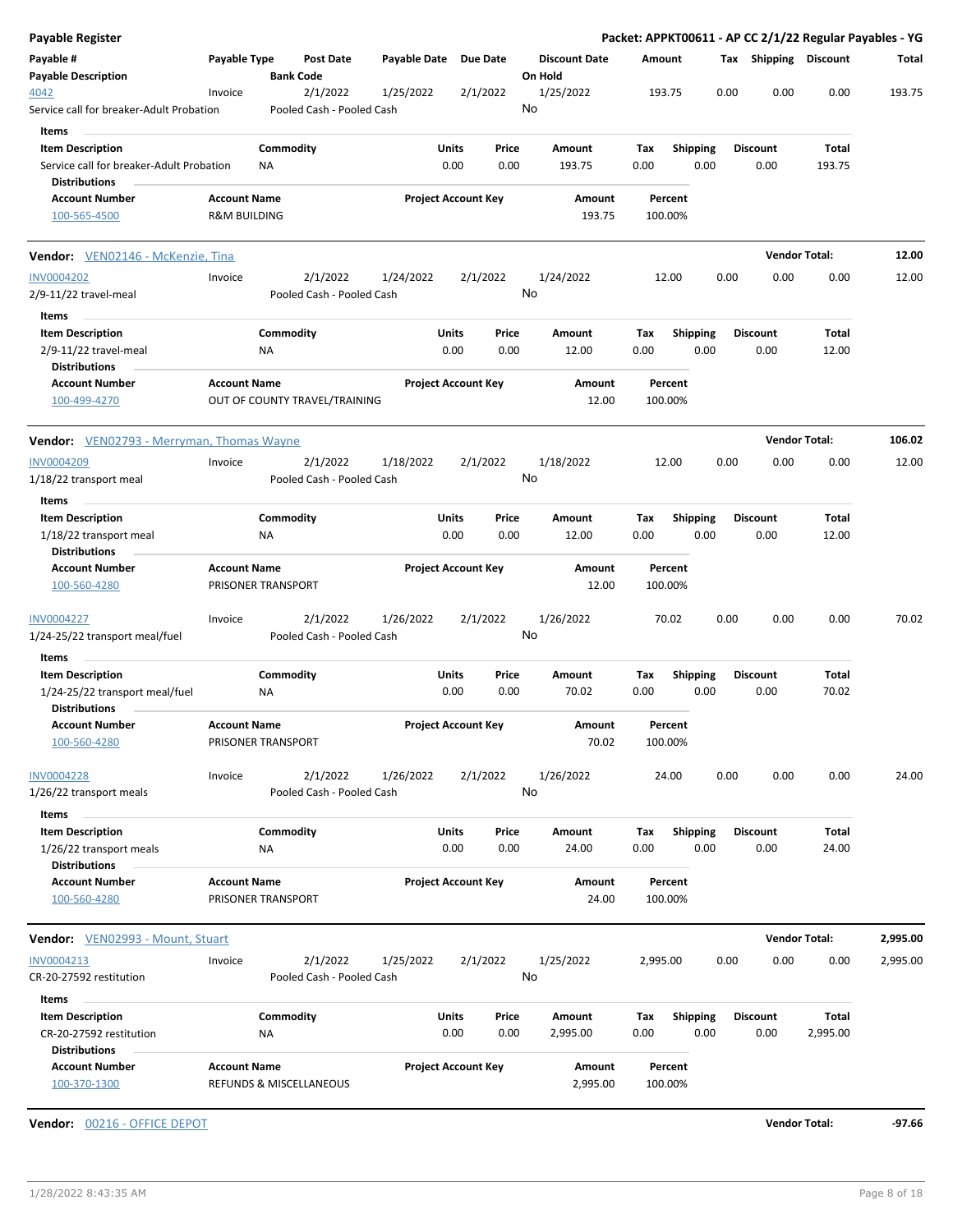| <b>Payable Register</b>                        |                         |                                       |              |                            |                                 |      |                 |      |                       |                      | Packet: APPKT00611 - AP CC 2/1/22 Regular Payables - YG |
|------------------------------------------------|-------------------------|---------------------------------------|--------------|----------------------------|---------------------------------|------|-----------------|------|-----------------------|----------------------|---------------------------------------------------------|
| Payable #<br><b>Payable Description</b>        | Payable Type            | <b>Post Date</b><br><b>Bank Code</b>  | Payable Date | <b>Due Date</b>            | <b>Discount Date</b><br>On Hold |      | Amount          |      | Tax Shipping Discount |                      | Total                                                   |
| 204930223001<br>ink combo returned             | Credit Memo             | 2/1/2022<br>Pooled Cash - Pooled Cash | 11/5/2021    | 11/5/2021                  | 11/5/2021<br>No                 |      | -97.66          | 0.00 | 0.00                  | 0.00                 | $-97.66$                                                |
| Items                                          |                         |                                       |              |                            |                                 |      |                 |      |                       |                      |                                                         |
| <b>Item Description</b>                        |                         | Commodity                             |              | <b>Units</b><br>Price      | Amount                          | Tax  | <b>Shipping</b> |      | <b>Discount</b>       | Total                |                                                         |
| ink combo returned                             | ΝA                      |                                       |              | 0.00<br>0.00               | $-97.66$                        | 0.00 | 0.00            |      | 0.00                  | $-97.66$             |                                                         |
| <b>Distributions</b>                           |                         |                                       |              |                            |                                 |      |                 |      |                       |                      |                                                         |
| <b>Account Number</b>                          | <b>Account Name</b>     |                                       |              | <b>Project Account Key</b> | Amount                          |      | Percent         |      |                       |                      |                                                         |
| 100-590-3100                                   | <b>OFFICE SUPPLIES</b>  |                                       |              |                            | $-97.66$                        |      | 100.00%         |      |                       |                      |                                                         |
| 210564302001                                   | Credit Memo             | 2/1/2022                              | 11/18/2021   | 11/18/2021                 | 11/18/2021                      |      | $-35.18$        | 0.00 | 0.00                  | 0.00                 | $-35.18$                                                |
| Calendar returned                              |                         | Pooled Cash - Pooled Cash             |              |                            | No                              |      |                 |      |                       |                      |                                                         |
| Items                                          |                         |                                       |              |                            |                                 |      |                 |      |                       |                      |                                                         |
| <b>Item Description</b>                        |                         | Commodity                             |              | Units<br>Price             | Amount                          | Tax  | <b>Shipping</b> |      | <b>Discount</b>       | Total                |                                                         |
| Calendar returned                              | NA                      |                                       |              | 0.00<br>0.00               | $-35.18$                        | 0.00 | 0.00            |      | 0.00                  | $-35.18$             |                                                         |
| <b>Distributions</b>                           |                         |                                       |              |                            |                                 |      |                 |      |                       |                      |                                                         |
| <b>Account Number</b>                          | <b>Account Name</b>     |                                       |              | <b>Project Account Key</b> | Amount                          |      | Percent         |      |                       |                      |                                                         |
| 100-510-3100                                   | <b>OFFICE SUPPLIES</b>  |                                       |              |                            | $-35.18$                        |      | 100.00%         |      |                       |                      |                                                         |
| 210566233001                                   | Invoice                 | 2/1/2022                              | 11/15/2021   | 2/1/2022                   | 11/15/2021                      |      | 35.18           | 0.00 | 0.00                  | 0.00                 | 35.18                                                   |
| Calendar                                       |                         | Pooled Cash - Pooled Cash             |              |                            | No                              |      |                 |      |                       |                      |                                                         |
| Items                                          |                         |                                       |              |                            |                                 |      |                 |      |                       |                      |                                                         |
| <b>Item Description</b>                        |                         | Commodity                             |              | <b>Units</b><br>Price      | Amount                          | Tax  | <b>Shipping</b> |      | <b>Discount</b>       | Total                |                                                         |
| Calendar                                       | <b>NA</b>               |                                       |              | 0.00<br>0.00               | 35.18                           | 0.00 | 0.00            |      | 0.00                  | 35.18                |                                                         |
| <b>Distributions</b>                           |                         |                                       |              |                            |                                 |      |                 |      |                       |                      |                                                         |
| <b>Account Number</b>                          | <b>Account Name</b>     |                                       |              | <b>Project Account Key</b> | Amount                          |      | Percent         |      |                       |                      |                                                         |
| 100-510-3100                                   | <b>OFFICE SUPPLIES</b>  |                                       |              |                            | 35.18                           |      | 100.00%         |      |                       |                      |                                                         |
|                                                |                         |                                       |              |                            |                                 |      |                 |      |                       |                      |                                                         |
| Vendor: 00006 - PARKER TIRE                    |                         |                                       |              |                            |                                 |      |                 |      |                       | <b>Vendor Total:</b> | 380.00                                                  |
| 13948                                          | Invoice                 | 2/1/2022                              | 1/18/2022    | 2/1/2022                   | 1/18/2022                       |      | 90.00           | 0.00 | 0.00                  | 0.00                 | 90.00                                                   |
| Pct 3 Chevy change out                         |                         | Pooled Cash - Pooled Cash             |              |                            | No                              |      |                 |      |                       |                      |                                                         |
| Items                                          |                         |                                       |              |                            |                                 |      |                 |      |                       |                      |                                                         |
| <b>Item Description</b>                        |                         | Commodity                             |              | Units<br>Price             | Amount                          | Tax  | <b>Shipping</b> |      | <b>Discount</b>       | Total                |                                                         |
| Pct 3 Chevy change out<br><b>Distributions</b> | ΝA                      |                                       |              | 0.00<br>0.00               | 90.00                           | 0.00 | 0.00            |      | 0.00                  | 90.00                |                                                         |
| <b>Account Number</b>                          | <b>Account Name</b>     |                                       |              | <b>Project Account Key</b> | Amount                          |      | Percent         |      |                       |                      |                                                         |
| 230-623-4590                                   | R&M MACH. TIRES & TUBES |                                       |              |                            | 90.00                           |      | 100.00%         |      |                       |                      |                                                         |
| 13951                                          | Invoice                 | 2/1/2022                              | 1/18/2022    | 2/1/2022                   | 1/18/2022                       |      | 40.00           | 0.00 | 0.00                  | 0.00                 | 40.00                                                   |
| Pct 4 flat repair                              |                         | Pooled Cash - Pooled Cash             |              |                            | No                              |      |                 |      |                       |                      |                                                         |
| Items                                          |                         |                                       |              |                            |                                 |      |                 |      |                       |                      |                                                         |
| <b>Item Description</b>                        |                         | Commodity                             |              | Units<br>Price             | Amount                          | Tax  | <b>Shipping</b> |      | <b>Discount</b>       | Total                |                                                         |
| Pct 4 flat repair<br><b>Distributions</b>      | NA                      |                                       |              | 0.00<br>0.00               | 40.00                           | 0.00 | 0.00            |      | 0.00                  | 40.00                |                                                         |
| <b>Account Number</b>                          | <b>Account Name</b>     |                                       |              | <b>Project Account Key</b> | Amount                          |      | Percent         |      |                       |                      |                                                         |
| 240-624-4590                                   | R&M MACH. TIRES & TUBES |                                       |              |                            | 40.00                           |      | 100.00%         |      |                       |                      |                                                         |
| 13956                                          | Invoice                 | 2/1/2022                              | 1/19/2022    | 2/1/2022                   | 1/19/2022                       |      | 200.00          | 0.00 | 0.00                  | 0.00                 | 200.00                                                  |
| Pct 4 roadgrader flat repair                   |                         | Pooled Cash - Pooled Cash             |              |                            | No                              |      |                 |      |                       |                      |                                                         |
|                                                |                         |                                       |              |                            |                                 |      |                 |      |                       |                      |                                                         |
| Items                                          |                         |                                       |              |                            |                                 |      |                 |      |                       |                      |                                                         |
| <b>Item Description</b>                        |                         | Commodity                             |              | <b>Units</b><br>Price      | Amount                          | Tax  | <b>Shipping</b> |      | <b>Discount</b>       | Total                |                                                         |
| Pct 4 roadgrader flat repair                   | ΝA                      |                                       |              | 0.00<br>0.00               | 200.00                          | 0.00 | 0.00            |      | 0.00                  | 200.00               |                                                         |
| <b>Distributions</b>                           |                         |                                       |              |                            |                                 |      |                 |      |                       |                      |                                                         |
| <b>Account Number</b>                          | <b>Account Name</b>     |                                       |              | <b>Project Account Key</b> | Amount                          |      | Percent         |      |                       |                      |                                                         |
| 240-624-4590                                   | R&M MACH. TIRES & TUBES |                                       |              |                            | 200.00                          |      | 100.00%         |      |                       |                      |                                                         |
| 13974                                          | Invoice                 | 2/1/2022                              | 1/25/2022    | 2/1/2022                   | 1/25/2022                       |      | 50.00           | 0.00 | 0.00                  | 0.00                 | 50.00                                                   |
| Pct 4 backhoe tire repair                      |                         | Pooled Cash - Pooled Cash             |              |                            | No                              |      |                 |      |                       |                      |                                                         |
|                                                |                         |                                       |              |                            |                                 |      |                 |      |                       |                      |                                                         |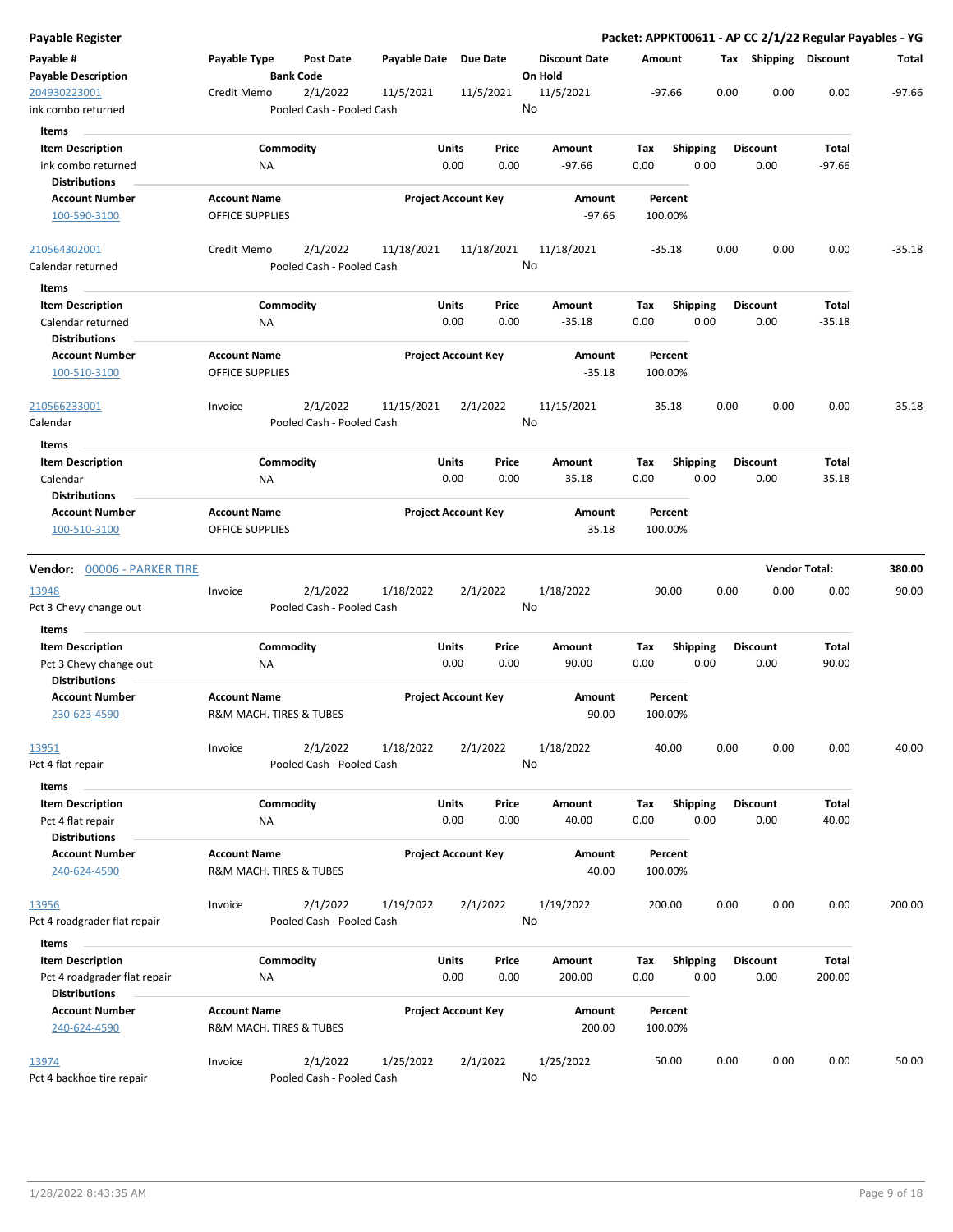| Payable Register                                                                             |                     |                                       |                       |                                       |                                 |             |                         |      |                         |                          | Packet: APPKT00611 - AP CC 2/1/22 Regular Payables - YG |
|----------------------------------------------------------------------------------------------|---------------------|---------------------------------------|-----------------------|---------------------------------------|---------------------------------|-------------|-------------------------|------|-------------------------|--------------------------|---------------------------------------------------------|
| Payable #<br><b>Payable Description</b>                                                      | Payable Type        | <b>Post Date</b><br><b>Bank Code</b>  | Payable Date Due Date |                                       | <b>Discount Date</b><br>On Hold | Amount      |                         |      |                         | Tax Shipping Discount    | Total                                                   |
| Items<br><b>Item Description</b><br>Pct 4 backhoe tire repair<br><b>Distributions</b>        |                     | Commodity<br>ΝA                       |                       | <b>Units</b><br>Price<br>0.00<br>0.00 | Amount<br>50.00                 | Tax<br>0.00 | <b>Shipping</b><br>0.00 |      | <b>Discount</b><br>0.00 | Total<br>50.00           |                                                         |
| <b>Account Number</b><br>240-624-4590                                                        | <b>Account Name</b> | R&M MACH. TIRES & TUBES               |                       | <b>Project Account Key</b>            | Amount<br>50.00                 | 100.00%     | Percent                 |      |                         |                          |                                                         |
| Vendor: 00353 - RDO EQUIPMENT CO                                                             |                     |                                       |                       |                                       |                                 |             |                         |      |                         | <b>Vendor Total:</b>     | 962.13                                                  |
| P9429424<br>#7451002 Pct 3 filters                                                           | Invoice             | 2/1/2022<br>Pooled Cash - Pooled Cash | 1/24/2022             | 2/1/2022                              | 1/24/2022<br>No                 | 962.13      |                         | 0.00 | 0.00                    | 0.00                     | 962.13                                                  |
| Items                                                                                        |                     |                                       |                       |                                       |                                 |             |                         |      |                         |                          |                                                         |
| <b>Item Description</b><br>#7451002 Pct 3 filters<br><b>Distributions</b>                    |                     | Commodity<br><b>NA</b>                |                       | Units<br>Price<br>0.00<br>0.00        | Amount<br>962.13                | Tax<br>0.00 | <b>Shipping</b><br>0.00 |      | <b>Discount</b><br>0.00 | Total<br>962.13          |                                                         |
| <b>Account Number</b><br>230-623-4580                                                        | <b>Account Name</b> | <b>R&amp;M MACHINERY PARTS</b>        |                       | <b>Project Account Key</b>            | Amount<br>962.13                | 100.00%     | Percent                 |      |                         |                          |                                                         |
| <b>Vendor: 00289 - RELIANT</b>                                                               |                     |                                       |                       |                                       |                                 |             |                         |      |                         | <b>Vendor Total:</b>     | 4,517.85                                                |
| 111 035 781 433 0                                                                            | Invoice             | 2/1/2022                              | 1/21/2022             | 2/1/2022                              | 1/21/2022                       | 2,423.51    |                         | 0.00 | 0.00                    | 0.00                     | 2,423.51                                                |
| #2 533 980-5 Courthouse 12/14/21-1/13/22                                                     |                     | Pooled Cash - Pooled Cash             |                       |                                       | No                              |             |                         |      |                         |                          |                                                         |
| Items                                                                                        |                     |                                       |                       |                                       |                                 |             |                         |      |                         |                          |                                                         |
| <b>Item Description</b><br>#2 533 980-5 Courthouse 12/14/21-1/13/ NA<br><b>Distributions</b> |                     | Commodity                             |                       | Units<br>Price<br>0.00<br>0.00        | Amount<br>2,423.51              | Tax<br>0.00 | <b>Shipping</b><br>0.00 |      | <b>Discount</b><br>0.00 | <b>Total</b><br>2,423.51 |                                                         |
| <b>Account Number</b><br>100-510-4400                                                        | <b>Account Name</b> | UTILITIES ELECTRICITY                 |                       | <b>Project Account Key</b>            | Amount<br>2,423.51              | 100.00%     | Percent                 |      |                         |                          |                                                         |
| 111 035 781 434 8<br>#2 533 981-3 TDHS 12/14/21-1/13/22                                      | Invoice             | 2/1/2022<br>Pooled Cash - Pooled Cash | 1/21/2022             | 2/1/2022                              | 1/21/2022<br>No                 | 368.70      |                         | 0.00 | 0.00                    | 0.00                     | 368.70                                                  |
| Items                                                                                        |                     |                                       |                       |                                       |                                 |             |                         |      |                         |                          |                                                         |
| <b>Item Description</b>                                                                      |                     | Commodity                             |                       | Units<br>Price                        | Amount                          | Tax         | <b>Shipping</b>         |      | <b>Discount</b>         | <b>Total</b>             |                                                         |
| #2 533 981-3 TDHS 12/14/21-1/13/22<br><b>Distributions</b>                                   |                     | ΝA                                    |                       | 0.00<br>0.00                          | 368.70                          | 0.00        | 0.00                    |      | 0.00                    | 368.70                   |                                                         |
| <b>Account Number</b><br>100-640-4400                                                        | <b>Account Name</b> | UTILITIES ELECTRICITY                 |                       | <b>Project Account Key</b>            | Amount<br>368.70                | 100.00%     | Percent                 |      |                         |                          |                                                         |
| 111 035 781 435 5<br>#2 533 982-1 E Annex 12/14/21-1/13/22                                   | Invoice             | 2/1/2022<br>Pooled Cash - Pooled Cash | 1/21/2022             | 2/1/2022                              | 1/21/2022<br>No                 | 311.45      |                         | 0.00 | 0.00                    | 0.00                     | 311.45                                                  |
| Items                                                                                        |                     |                                       |                       |                                       |                                 |             |                         |      |                         |                          |                                                         |
| <b>Item Description</b><br>#2 533 982-1 E Annex 12/14/21-1/13/22                             |                     | Commodity<br>ΝA                       |                       | Units<br>Price<br>0.00<br>0.00        | Amount<br>311.45                | Tax<br>0.00 | <b>Shipping</b><br>0.00 |      | <b>Discount</b><br>0.00 | Total<br>311.45          |                                                         |
| <b>Distributions</b><br><b>Account Number</b><br>100-511-4400                                | <b>Account Name</b> | UTILITIES ELECTRICITY                 |                       | <b>Project Account Key</b>            | Amount<br>311.45                |             | Percent<br>100.00%      |      |                         |                          |                                                         |
|                                                                                              |                     |                                       |                       |                                       |                                 |             |                         |      |                         |                          |                                                         |
| 114 009 648 419 4<br>#6 730 596-1 Windom 12/15/21-1/17/22                                    | Invoice             | 2/1/2022<br>Pooled Cash - Pooled Cash | 1/24/2022             | 2/14/2022                             | 1/24/2022<br>No                 | 171.08      |                         | 0.00 | 0.00                    | 0.00                     | 171.08                                                  |
| Items                                                                                        |                     |                                       |                       |                                       |                                 |             |                         |      |                         |                          |                                                         |
| <b>Item Description</b><br>#6 730 596-1 Windom 12/15/21-1/17/22<br><b>Distributions</b>      |                     | Commodity<br>ΝA                       |                       | Units<br>Price<br>0.00<br>0.00        | Amount<br>171.08                | Tax<br>0.00 | <b>Shipping</b><br>0.00 |      | <b>Discount</b><br>0.00 | Total<br>171.08          |                                                         |
| <b>Account Number</b><br>100-515-4400                                                        | <b>Account Name</b> | UTILITIES ELECTRICITY                 |                       | <b>Project Account Key</b>            | Amount<br>171.08                | 100.00%     | Percent                 |      |                         |                          |                                                         |
| 115 009 315 674 5<br>#7 358 371-8 Pct 4 12/14/21-1/13/22                                     | Invoice             | 2/1/2022<br>Pooled Cash - Pooled Cash | 1/21/2022             | 2/1/2022                              | 1/21/2022<br>No                 | 112.11      |                         | 0.00 | 0.00                    | 0.00                     | 112.11                                                  |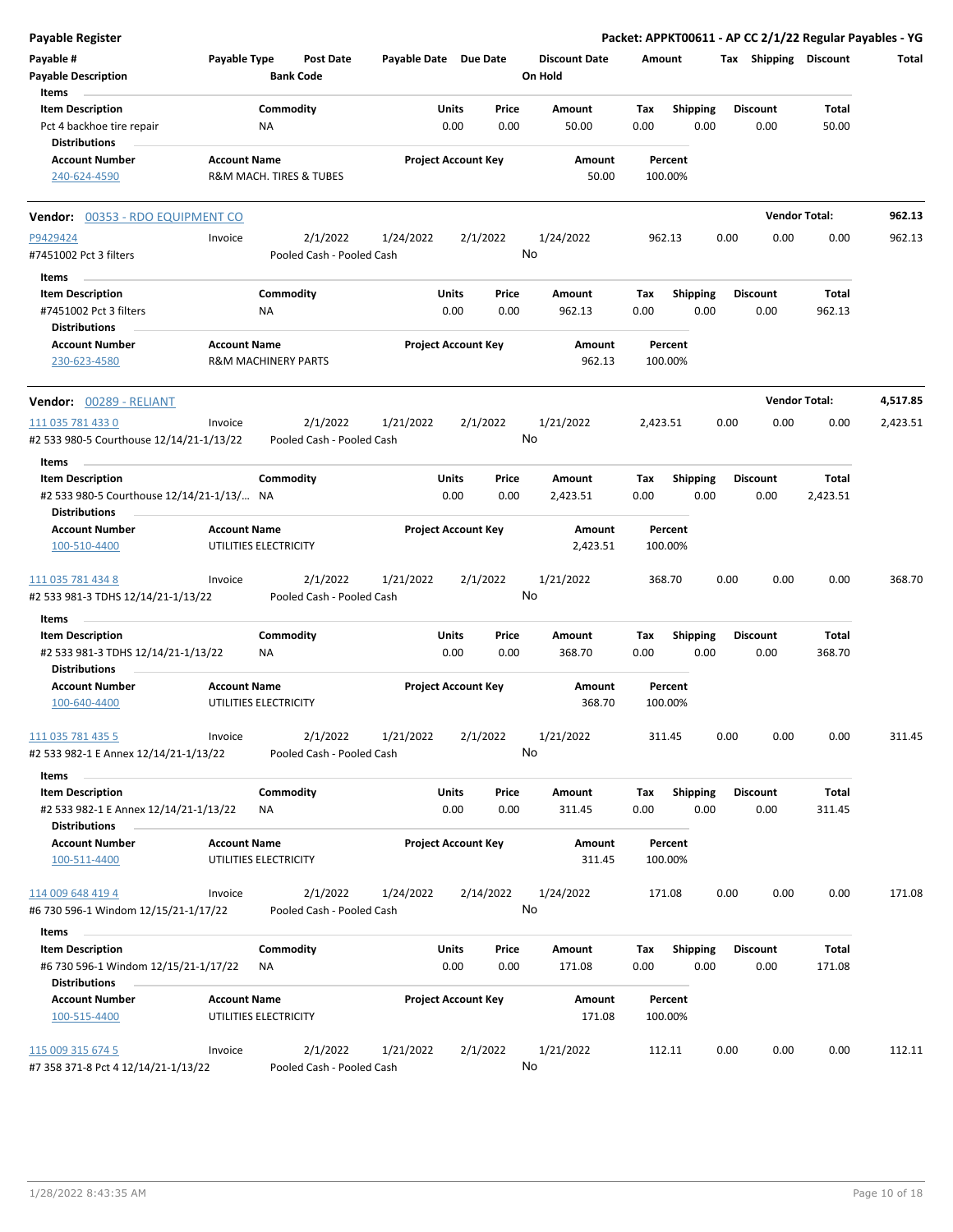| <b>Payable Register</b>                                              |                                              |                           |                       |                                |                      |                    |                         |      |                         |                      | Packet: APPKT00611 - AP CC 2/1/22 Regular Payables - YG |
|----------------------------------------------------------------------|----------------------------------------------|---------------------------|-----------------------|--------------------------------|----------------------|--------------------|-------------------------|------|-------------------------|----------------------|---------------------------------------------------------|
| Payable #                                                            | Payable Type                                 | <b>Post Date</b>          | Payable Date Due Date |                                | <b>Discount Date</b> | Amount             |                         |      | Tax Shipping Discount   |                      | Total                                                   |
| <b>Payable Description</b>                                           |                                              | <b>Bank Code</b>          |                       |                                | On Hold              |                    |                         |      |                         |                      |                                                         |
| Items                                                                |                                              |                           |                       |                                |                      |                    |                         |      |                         |                      |                                                         |
| <b>Item Description</b>                                              |                                              | Commodity                 |                       | Units<br>Price                 | Amount               | Tax                | <b>Shipping</b>         |      | <b>Discount</b>         | Total                |                                                         |
| #7 358 371-8 Pct 4 12/14/21-1/13/22<br><b>Distributions</b>          |                                              | NA                        |                       | 0.00<br>0.00                   | 112.11               | 0.00               | 0.00                    |      | 0.00                    | 112.11               |                                                         |
| <b>Account Number</b>                                                | <b>Account Name</b>                          |                           |                       | <b>Project Account Key</b>     | Amount               | Percent            |                         |      |                         |                      |                                                         |
| 240-624-4400                                                         | UTILITY ELECTRICITY                          |                           |                       |                                | 112.11               | 100.00%            |                         |      |                         |                      |                                                         |
| 115 009 326 452 3                                                    | Invoice                                      | 2/1/2022                  | 1/24/2022             | 2/14/2022                      | 1/24/2022            | 28.42              |                         | 0.00 | 0.00                    | 0.00                 | 28.42                                                   |
| #6 878 909-8 Windom gdlight 12/15/21-1/17/ Pooled Cash - Pooled Cash |                                              |                           |                       |                                | No                   |                    |                         |      |                         |                      |                                                         |
| Items                                                                |                                              |                           |                       |                                |                      |                    |                         |      |                         |                      |                                                         |
| <b>Item Description</b><br>#6 878 909-8 Windom gdlight 12/15/21-1 NA |                                              | Commodity                 |                       | Units<br>Price<br>0.00<br>0.00 | Amount<br>28.42      | Tax<br>0.00        | <b>Shipping</b><br>0.00 |      | <b>Discount</b><br>0.00 | Total<br>28.42       |                                                         |
| <b>Distributions</b>                                                 |                                              |                           |                       |                                |                      |                    |                         |      |                         |                      |                                                         |
| <b>Account Number</b><br>100-515-4400                                | <b>Account Name</b><br>UTILITIES ELECTRICITY |                           |                       | <b>Project Account Key</b>     | Amount<br>28.42      | Percent<br>100.00% |                         |      |                         |                      |                                                         |
| 116 009 183 835 0                                                    | Invoice                                      | 2/1/2022                  | 1/21/2022             | 2/1/2022                       | 1/21/2022            | 587.83             |                         | 0.00 | 0.00                    | 0.00                 | 587.83                                                  |
| #9 599 777-1 Agrilife 12/14/21-1/13/22                               |                                              | Pooled Cash - Pooled Cash |                       |                                | No                   |                    |                         |      |                         |                      |                                                         |
| Items                                                                |                                              |                           |                       |                                |                      |                    |                         |      |                         |                      |                                                         |
| <b>Item Description</b>                                              |                                              | Commodity                 |                       | Units<br>Price                 | Amount               | Tax                | <b>Shipping</b>         |      | <b>Discount</b>         | Total                |                                                         |
| #9 599 777-1 Agrilife 12/14/21-1/13/22                               |                                              | ΝA                        |                       | 0.00<br>0.00                   | 587.83               | 0.00               | 0.00                    |      | 0.00                    | 587.83               |                                                         |
| Distributions                                                        |                                              |                           |                       |                                |                      |                    |                         |      |                         |                      |                                                         |
| <b>Account Number</b>                                                | <b>Account Name</b>                          |                           |                       | <b>Project Account Key</b>     | Amount               | Percent            |                         |      |                         |                      |                                                         |
| 100-516-4400                                                         | UTILITIES ELECTRICITY                        |                           |                       |                                | 587.83               | 100.00%            |                         |      |                         |                      |                                                         |
| 302 003 491 146 6                                                    | Invoice                                      | 2/1/2022                  | 1/21/2022             | 2/10/2022                      | 1/21/2022            | 514.75             |                         | 0.00 | 0.00                    | 0.00                 | 514.75                                                  |
| #15 119 264-8 Turner 12/14/21-1/13/22                                |                                              | Pooled Cash - Pooled Cash |                       |                                | No                   |                    |                         |      |                         |                      |                                                         |
| Items                                                                |                                              |                           |                       |                                |                      |                    |                         |      |                         |                      |                                                         |
| <b>Item Description</b>                                              |                                              | Commodity                 |                       | Units<br>Price                 | Amount               | Tax                | <b>Shipping</b>         |      | <b>Discount</b>         | <b>Total</b>         |                                                         |
| #15 119 264-8 Turner 12/14/21-1/13/22                                |                                              | <b>NA</b>                 |                       | 0.00<br>0.00                   | 514.75               | 0.00               | 0.00                    |      | 0.00                    | 514.75               |                                                         |
| <b>Distributions</b>                                                 |                                              |                           |                       |                                |                      |                    |                         |      |                         |                      |                                                         |
| <b>Account Number</b>                                                | <b>Account Name</b>                          |                           |                       | <b>Project Account Key</b>     | Amount               | Percent            |                         |      |                         |                      |                                                         |
| 100-518-4400                                                         | UTILITIES ELECTRICITY                        |                           |                       |                                | 514.75               | 100.00%            |                         |      |                         |                      |                                                         |
| Vendor: 00756 - RICHARD DRAKE CONSTRUCTION CO. L.P.                  |                                              |                           |                       |                                |                      |                    |                         |      |                         | <b>Vendor Total:</b> | 6,606.13                                                |
| 182580                                                               | Invoice                                      | 2/1/2022                  | 1/13/2022             | 2/12/2022                      | 1/13/2022            | 1,647.40           |                         | 0.00 | 0.00                    | 0.00                 | 1,647.40                                                |
| Pct 4 cold mix<br>Items                                              |                                              | Pooled Cash - Pooled Cash |                       |                                | No                   |                    |                         |      |                         |                      |                                                         |
| <b>Item Description</b>                                              |                                              | Commodity                 |                       | Units<br>Price                 | Amount               | Tax                | <b>Shipping</b>         |      | <b>Discount</b>         | Total                |                                                         |
| Pct 4 cold mix                                                       |                                              | ASPH-C                    |                       | 23.91<br>68.90                 | 1,647.40             | 0.00               | 0.00                    |      | 0.00                    | 1,647.40             |                                                         |
| <b>Distributions</b><br><b>Account Number</b>                        | <b>Account Name</b>                          |                           |                       | <b>Project Account Key</b>     | Amount               | Percent            |                         |      |                         |                      |                                                         |
| 240-624-3440                                                         |                                              | R&B MAT. ASPHALT/RD OIL   |                       |                                | 1,647.40             | 100.00%            |                         |      |                         |                      |                                                         |
| 182597                                                               | Invoice                                      | 2/1/2022                  | 1/14/2022             | 2/13/2022                      | 1/14/2022            | 1,654.29           |                         | 0.00 | 0.00                    | 0.00                 | 1,654.29                                                |
| Pct 4 cold mix                                                       |                                              | Pooled Cash - Pooled Cash |                       |                                | No                   |                    |                         |      |                         |                      |                                                         |
| Items                                                                |                                              |                           |                       |                                |                      |                    |                         |      |                         |                      |                                                         |
| <b>Item Description</b>                                              |                                              | Commodity                 |                       | <b>Units</b><br>Price          | Amount               | Tax                | Shipping                |      | <b>Discount</b>         | <b>Total</b>         |                                                         |
| Pct 4 cold mix                                                       |                                              | ASPH-C                    | 24.01                 | 68.90                          | 1,654.29             | 0.00               | 0.00                    |      | 0.00                    | 1,654.29             |                                                         |
| <b>Distributions</b>                                                 |                                              |                           |                       |                                |                      |                    |                         |      |                         |                      |                                                         |
| <b>Account Number</b>                                                | <b>Account Name</b>                          |                           |                       | <b>Project Account Key</b>     | Amount               | Percent            |                         |      |                         |                      |                                                         |
| 240-624-3440                                                         |                                              | R&B MAT. ASPHALT/RD OIL   |                       |                                | 1,654.29             | 100.00%            |                         |      |                         |                      |                                                         |
| 182645                                                               | Invoice                                      | 2/1/2022                  | 1/19/2022             | 2/18/2022                      | 1/19/2022            | 1,650.84           |                         | 0.00 | 0.00                    | 0.00                 | 1,650.84                                                |
| Pct 4 cold mix                                                       |                                              | Pooled Cash - Pooled Cash |                       |                                | No                   |                    |                         |      |                         |                      |                                                         |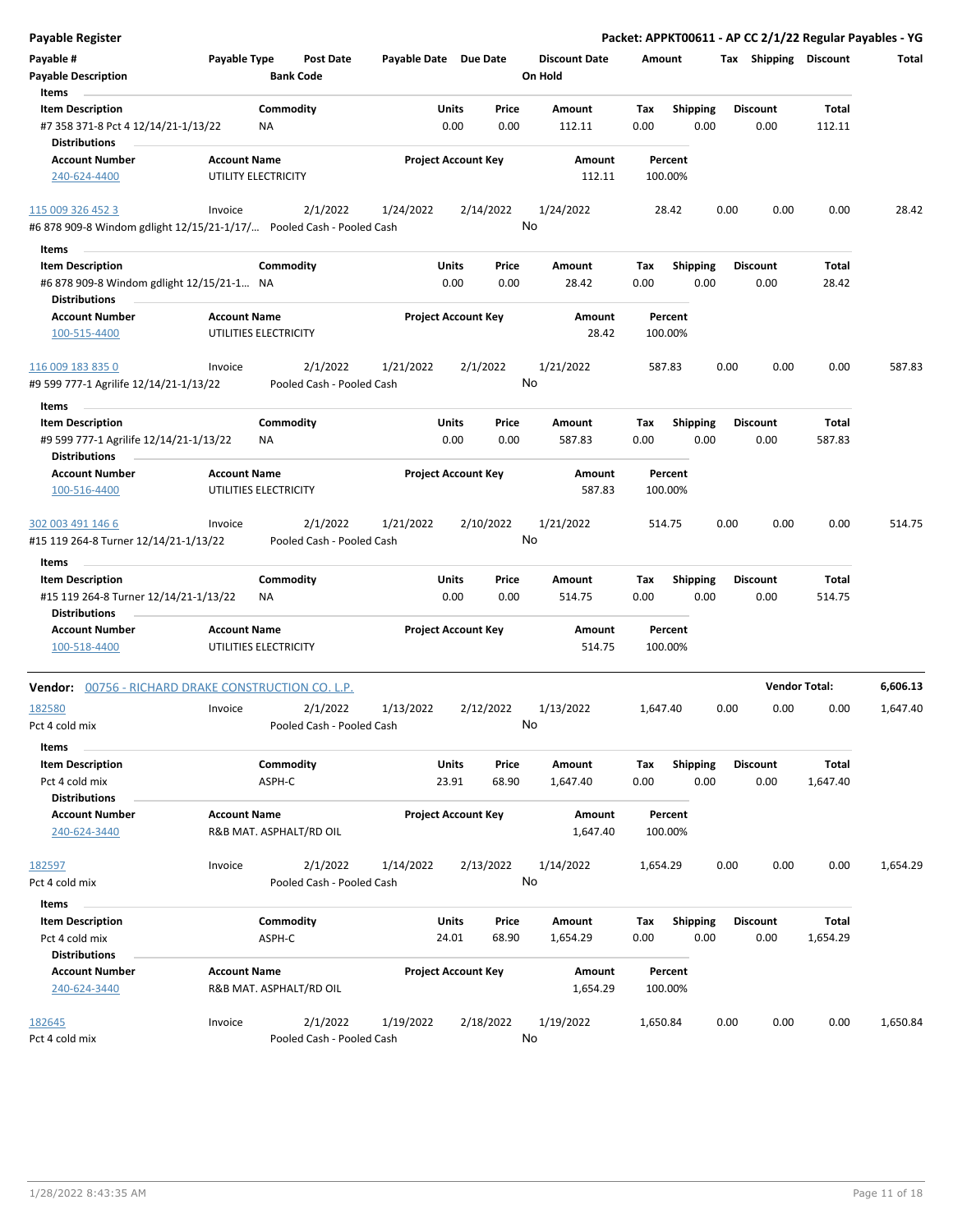| <b>Payable Register</b>                              |                                      |                      |                               |                       |                            |               |                      |             |                         |      |                         |                      | Packet: APPKT00611 - AP CC 2/1/22 Regular Payables - YG |
|------------------------------------------------------|--------------------------------------|----------------------|-------------------------------|-----------------------|----------------------------|---------------|----------------------|-------------|-------------------------|------|-------------------------|----------------------|---------------------------------------------------------|
| Payable #                                            | Payable Type                         |                      | Post Date                     | Payable Date Due Date |                            |               | <b>Discount Date</b> | Amount      |                         |      | Tax Shipping Discount   |                      | Total                                                   |
| <b>Payable Description</b>                           |                                      |                      | <b>Bank Code</b>              |                       |                            |               | On Hold              |             |                         |      |                         |                      |                                                         |
| Items                                                |                                      |                      |                               |                       |                            |               |                      |             |                         |      |                         |                      |                                                         |
| <b>Item Description</b>                              |                                      | Commodity            |                               |                       | Units                      | Price         | Amount               | Tax         | <b>Shipping</b>         |      | <b>Discount</b>         | Total                |                                                         |
| Pct 4 cold mix<br><b>Distributions</b>               |                                      | ASPH-C               |                               |                       | 23.96                      | 68.90         | 1,650.84             | 0.00        | 0.00                    |      | 0.00                    | 1,650.84             |                                                         |
| <b>Account Number</b>                                | <b>Account Name</b>                  |                      |                               |                       | <b>Project Account Key</b> |               | Amount               |             | Percent                 |      |                         |                      |                                                         |
| 240-624-3440                                         | R&B MAT. ASPHALT/RD OIL              |                      |                               |                       |                            |               | 1,650.84             |             | 100.00%                 |      |                         |                      |                                                         |
| 182665                                               | Invoice                              |                      | 2/1/2022                      | 1/20/2022             |                            | 2/19/2022     | 1/20/2022            | 1,653.60    |                         | 0.00 | 0.00                    | 0.00                 | 1,653.60                                                |
| Pct 4 cold mix                                       |                                      |                      | Pooled Cash - Pooled Cash     |                       |                            | No            |                      |             |                         |      |                         |                      |                                                         |
| Items                                                |                                      |                      |                               |                       |                            |               |                      |             |                         |      |                         |                      |                                                         |
| <b>Item Description</b>                              |                                      | Commodity            |                               |                       | Units                      | Price         | Amount               | Tax         | <b>Shipping</b>         |      | <b>Discount</b>         | Total                |                                                         |
| Pct 4 cold mix<br><b>Distributions</b>               |                                      | ASPH-C               |                               |                       | 24.00                      | 68.90         | 1,653.60             | 0.00        | 0.00                    |      | 0.00                    | 1,653.60             |                                                         |
| <b>Account Number</b>                                | <b>Account Name</b>                  |                      |                               |                       | <b>Project Account Key</b> |               | Amount               |             | Percent                 |      |                         |                      |                                                         |
| 240-624-3440                                         | R&B MAT. ASPHALT/RD OIL              |                      |                               |                       |                            |               | 1,653.60             |             | 100.00%                 |      |                         |                      |                                                         |
| Vendor: VEN02294 - Richards, Jessica                 |                                      |                      |                               |                       |                            |               |                      |             |                         |      |                         | <b>Vendor Total:</b> | 409.99                                                  |
| <b>INV0004229</b>                                    | Invoice                              |                      | 2/1/2022                      | 1/26/2022             |                            | 2/1/2022      | 1/26/2022            |             | 409.99                  | 0.00 | 0.00                    | 0.00                 | 409.99                                                  |
| Dec 2021 & Jan 2022 miles                            |                                      |                      | Pooled Cash - Pooled Cash     |                       |                            |               | No                   |             |                         |      |                         |                      |                                                         |
| Items                                                |                                      |                      |                               |                       |                            |               |                      |             |                         |      |                         |                      |                                                         |
| <b>Item Description</b><br>Dec 2021 74 miles         |                                      | Commodity<br>Mileage |                               |                       | Units<br>74.00             | Price<br>0.56 | Amount<br>41.44      | Tax<br>0.00 | <b>Shipping</b><br>0.00 |      | <b>Discount</b><br>0.00 | Total<br>41.44       |                                                         |
| <b>Distributions</b>                                 |                                      |                      |                               |                       |                            |               |                      |             |                         |      |                         |                      |                                                         |
| <b>Account Number</b><br>100-665-4290                | <b>Account Name</b>                  |                      | IN/OUT CO.TRAVEL/TRAINING-4-H |                       | <b>Project Account Key</b> |               | Amount<br>41.44      |             | Percent<br>100.00%      |      |                         |                      |                                                         |
| Items                                                |                                      |                      |                               |                       |                            |               |                      |             |                         |      |                         |                      |                                                         |
| <b>Item Description</b>                              |                                      | Commodity            |                               |                       | Units                      | Price         | Amount               | Tax         | <b>Shipping</b>         |      | <b>Discount</b>         | Total                |                                                         |
| Jan 2022 630 miles                                   |                                      | Mileage              |                               |                       | 630.00                     | 0.59          | 368.55               | 0.00        | 0.00                    |      | 0.00                    | 368.55               |                                                         |
| <b>Distributions</b>                                 |                                      |                      |                               |                       |                            |               |                      |             |                         |      |                         |                      |                                                         |
| <b>Account Number</b>                                | <b>Account Name</b>                  |                      |                               |                       | <b>Project Account Key</b> |               | Amount               |             | Percent                 |      |                         |                      |                                                         |
| 100-665-4290                                         |                                      |                      | IN/OUT CO.TRAVEL/TRAINING-4-H |                       |                            |               | 368.55               |             | 100.00%                 |      |                         |                      |                                                         |
| <b>Vendor: 00496 - SAGE CONCRETE, LLC</b>            |                                      |                      |                               |                       |                            |               |                      |             |                         |      |                         | <b>Vendor Total:</b> | 96,086.70                                               |
| 168                                                  | Invoice                              |                      | 2/1/2022                      | 1/20/2022             |                            | 2/1/2022      | 1/20/2022            | 96,086.70   |                         | 0.00 | 0.00                    | 0.00                 | 96,086.70                                               |
| Courthouse construction                              |                                      |                      | Pooled Cash - Pooled Cash     |                       |                            |               | No                   |             |                         |      |                         |                      |                                                         |
| Items                                                |                                      |                      |                               |                       |                            |               |                      |             |                         |      |                         |                      |                                                         |
| <b>Item Description</b><br>Courthouse construction   |                                      | Commodity<br>NA      |                               |                       | Units<br>0.00              | Price<br>0.00 | Amount<br>96,086.70  | Tax<br>0.00 | Shipping<br>0.00        |      | <b>Discount</b><br>0.00 | Total<br>96,086.70   |                                                         |
| <b>Distributions</b>                                 |                                      |                      |                               |                       |                            |               |                      |             |                         |      |                         |                      |                                                         |
| <b>Account Number</b>                                | <b>Account Name</b>                  |                      |                               |                       | <b>Project Account Key</b> |               | Amount               |             | Percent                 |      |                         |                      |                                                         |
| 670-670-1650                                         | CONSTRUCTION                         |                      |                               |                       |                            |               | 96,086.70            |             | 100.00%                 |      |                         |                      |                                                         |
| Vendor: 00018 - SOUTHWEST FANNIN S.U.D.              |                                      |                      |                               |                       |                            |               |                      |             |                         |      |                         | <b>Vendor Total:</b> | 25.58                                                   |
| <b>INV0004245</b>                                    | Invoice                              |                      | 2/1/2022                      | 1/24/2022             |                            | 2/1/2022      | 1/24/2022            |             | 25.58                   | 0.00 | 0.00                    | 0.00                 | 25.58                                                   |
| Pct 1 water 12/13/21-1/13/22                         |                                      |                      | Pooled Cash - Pooled Cash     |                       |                            |               | No                   |             |                         |      |                         |                      |                                                         |
| Items                                                |                                      |                      |                               |                       |                            |               |                      |             |                         |      |                         |                      |                                                         |
| <b>Item Description</b>                              |                                      | Commodity            |                               |                       | Units                      | Price         | Amount               | Tax         | <b>Shipping</b>         |      | <b>Discount</b>         | Total                |                                                         |
| Pct 1 water 12/13/21-1/13/22<br><b>Distributions</b> |                                      | NA                   |                               |                       | 0.00                       | 0.00          | 25.58                | 0.00        | 0.00                    |      | 0.00                    | 25.58                |                                                         |
| <b>Account Number</b><br>210-621-4420                | <b>Account Name</b><br>UTILITY WATER |                      |                               |                       | <b>Project Account Key</b> |               | Amount<br>25.58      |             | Percent<br>100.00%      |      |                         |                      |                                                         |
| Vendor: 00520 - SUNBELT RENTALS, INC                 |                                      |                      |                               |                       |                            |               |                      |             |                         |      |                         | <b>Vendor Total:</b> | 3,039.81                                                |
| 96597644-0038                                        | Invoice                              |                      | 2/1/2022                      | 1/15/2022             |                            | 2/1/2022      | 1/15/2022            | 3,039.81    |                         | 0.00 | 0.00                    | 0.00                 | 3,039.81                                                |
| Courthouse forklift rental 12/29/21-1/25/22          |                                      |                      | Pooled Cash - Pooled Cash     |                       |                            |               | No                   |             |                         |      |                         |                      |                                                         |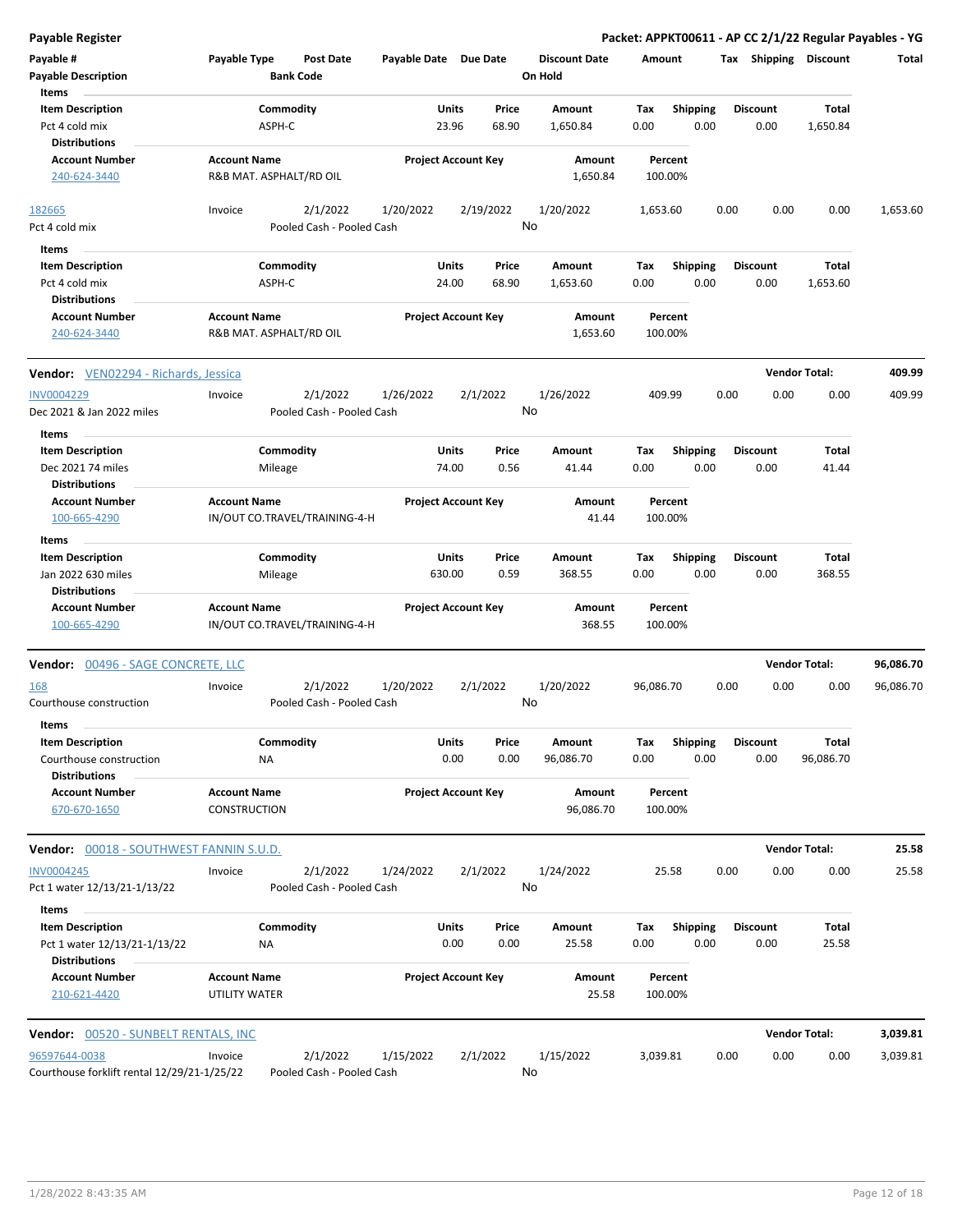| Packet: APPKT00611 - AP CC 2/1/22 Regular Payables - YG |                      |                         |      |                            |                    |                      |                 |                |                            |                       |                                       |                     |                                        | <b>Payable Register</b>                                              |
|---------------------------------------------------------|----------------------|-------------------------|------|----------------------------|--------------------|----------------------|-----------------|----------------|----------------------------|-----------------------|---------------------------------------|---------------------|----------------------------------------|----------------------------------------------------------------------|
| Total                                                   |                      | Tax Shipping Discount   |      |                            | Amount             | <b>Discount Date</b> | On Hold         |                |                            | Payable Date Due Date | <b>Post Date</b><br><b>Bank Code</b>  |                     | Payable Type                           | Payable #<br><b>Payable Description</b>                              |
|                                                         | Total                | <b>Discount</b>         |      | <b>Shipping</b>            | Tax                | Amount               |                 | Price          | Units                      |                       |                                       | Commodity           |                                        | Items<br><b>Item Description</b>                                     |
|                                                         | 3,039.81             | 0.00                    |      | 0.00                       | 0.00               | 3,039.81             |                 | 0.00           | 0.00                       |                       |                                       |                     |                                        | Courthouse forklift rental 12/29/21-1/25/ NA<br><b>Distributions</b> |
|                                                         |                      |                         |      |                            | Percent<br>100.00% | Amount<br>3,039.81   |                 |                | <b>Project Account Key</b> |                       |                                       |                     | <b>Account Name</b><br>CONSTRUCTION    | <b>Account Number</b><br>670-670-1650                                |
| 129.93                                                  | <b>Vendor Total:</b> |                         |      |                            |                    |                      |                 |                |                            |                       |                                       |                     |                                        | <b>Vendor:</b> 00767 - TEXAS DEPT. OF STATE HEALTH SERVICE           |
| 129.93                                                  | 0.00                 | 0.00                    | 0.00 |                            | 129.93             |                      | 1/3/2022        | 2/1/2022       |                            | 1/3/2022              | 2/1/2022                              |                     | Invoice                                | 2015240                                                              |
|                                                         |                      |                         |      |                            |                    |                      | No              |                |                            |                       | Pooled Cash - Pooled Cash             |                     |                                        | Dec 2021 remote birth access                                         |
|                                                         |                      |                         |      |                            |                    |                      |                 |                |                            |                       |                                       |                     |                                        | Items                                                                |
|                                                         | Total                | <b>Discount</b>         |      | <b>Shipping</b>            | Tax                | Amount               |                 | Price          | Units                      |                       |                                       | Commodity           |                                        | <b>Item Description</b>                                              |
|                                                         | 129.93               | 0.00                    |      | 0.00                       | 0.00               | 129.93               |                 | 0.00           | 0.00                       |                       |                                       | ΝA                  |                                        | Dec 2021 remote birth access<br><b>Distributions</b>                 |
|                                                         |                      |                         |      |                            | Percent<br>100.00% | Amount<br>129.93     |                 |                | <b>Project Account Key</b> |                       | <b>COURT COSTS/ARREST FEES</b>        |                     | <b>Account Name</b>                    | <b>Account Number</b><br>100-409-4890                                |
| 3,318.59                                                | <b>Vendor Total:</b> |                         |      |                            |                    |                      |                 |                |                            |                       |                                       |                     |                                        | <b>Vendor: 00265 - TEXHOMA LIMESTONE, INC.</b>                       |
| 3,022.94                                                | 0.00                 | $-0.01$                 | 0.00 |                            | 3,022.95           |                      | 1/24/2022       | 2/1/2022       |                            | 1/24/2022             | 2/1/2022                              |                     | Invoice                                | 8701                                                                 |
|                                                         |                      |                         |      |                            |                    |                      | No              |                |                            |                       | Pooled Cash - Pooled Cash             |                     |                                        | Pct 2 Rock & Gravel-hauling 1/17-22/22                               |
|                                                         |                      |                         |      |                            |                    |                      |                 |                |                            |                       |                                       |                     |                                        | Items                                                                |
|                                                         | Total<br>3,022.94    | <b>Discount</b><br>0.00 |      | <b>Shipping</b><br>$-0.01$ | Tax<br>0.00        | Amount<br>3,022.95   |                 | Price<br>12.71 | Units<br>237.84            |                       |                                       | Commodity<br>Rock-H |                                        | <b>Item Description</b><br>Pct 2 Rock & Gravel-hauling 1/17-22/22    |
|                                                         |                      |                         |      |                            |                    |                      |                 |                |                            |                       |                                       |                     |                                        | Distributions                                                        |
|                                                         |                      |                         |      |                            | Percent<br>100.00% | Amount<br>3,022.94   |                 |                | <b>Project Account Key</b> |                       | R&B MAT. ROCK & GRAVEL                |                     | <b>Account Name</b>                    | <b>Account Number</b><br>220-622-3410                                |
| 295.65                                                  | 0.00                 | 0.00                    | 0.00 |                            | 295.65             |                      | 1/24/2022<br>No | 2/1/2022       |                            | 1/24/2022             | 2/1/2022<br>Pooled Cash - Pooled Cash |                     | Invoice                                | 8705<br>Pct 4 Rock & Gravel-haulling 1/17-22/22                      |
|                                                         |                      |                         |      |                            |                    |                      |                 |                |                            |                       |                                       |                     |                                        | Items                                                                |
|                                                         | Total<br>295.65      | <b>Discount</b><br>0.00 |      | <b>Shipping</b><br>0.00    | Tax<br>0.00        | Amount<br>295.65     |                 | Price<br>11.22 | Units<br>26.35             |                       |                                       | Commodity<br>Rock-H |                                        | <b>Item Description</b><br>Pct 4 Rock & Gravel-haulling 1/17-22/22   |
|                                                         |                      |                         |      |                            |                    |                      |                 |                |                            |                       |                                       |                     |                                        | <b>Distributions</b>                                                 |
|                                                         |                      |                         |      |                            | Percent<br>100.00% | Amount<br>295.65     |                 |                | <b>Project Account Key</b> |                       | R&B MAT. ROCK & GRAVEL                |                     | <b>Account Name</b>                    | <b>Account Number</b><br>240-624-3410                                |
| 10,702.75                                               | <b>Vendor Total:</b> |                         |      |                            |                    |                      |                 |                |                            |                       |                                       |                     |                                        | <b>Vendor:</b> VEN02334 - Thousand Mile South Construction Inc       |
| 10,702.75                                               | 0.00                 | 0.00                    | 0.00 |                            | 10,702.75          |                      | 1/20/2022<br>No | 2/1/2022       |                            | 1/20/2022             | 2/1/2022<br>Pooled Cash - Pooled Cash |                     | Invoice                                | 3615<br>Courthouse construction-masonry                              |
|                                                         | Total                | <b>Discount</b>         |      | Shipping                   | Tax                | Amount               |                 | Price          | Units                      |                       |                                       | Commodity           |                                        | <b>Items</b><br><b>Item Description</b>                              |
|                                                         | 10,702.75            | 0.00                    |      | 0.00                       | 0.00               | 10,702.75            |                 | 0.00           | 0.00                       |                       |                                       | NA                  |                                        | Courthouse construction-masonry<br><b>Distributions</b>              |
|                                                         |                      |                         |      |                            | Percent            | Amount               |                 |                | <b>Project Account Key</b> |                       |                                       |                     | <b>Account Name</b>                    | <b>Account Number</b>                                                |
|                                                         |                      |                         |      |                            | 100.00%            | 10,702.75            |                 |                |                            |                       |                                       |                     | <b>MASONRY AND STONE</b>               | 670-670-1680                                                         |
| 41.50                                                   | <b>Vendor Total:</b> |                         |      |                            |                    |                      |                 |                |                            |                       |                                       |                     |                                        | <b>Vendor: 00498 - TOWN OF WINDOM</b>                                |
| 41.50                                                   | 0.00                 | 0.00                    | 0.00 |                            | 41.50              |                      | 1/26/2022<br>No | 2/15/2022      |                            | 1/26/2022             | 2/1/2022<br>Pooled Cash - Pooled Cash |                     | Invoice                                | INV0004214<br>Windom water 12/15/21-1/15/22                          |
|                                                         |                      |                         |      |                            |                    |                      |                 |                |                            |                       |                                       |                     |                                        | Items                                                                |
|                                                         | Total<br>41.50       | <b>Discount</b><br>0.00 |      | <b>Shipping</b><br>0.00    | Tax<br>0.00        | Amount<br>41.50      |                 | Price<br>0.00  | Units<br>0.00              |                       |                                       | Commodity<br>ΝA     |                                        | <b>Item Description</b><br>Windom water 12/15/21-1/15/22             |
|                                                         |                      |                         |      |                            | Percent<br>100.00% | Amount<br>41.50      |                 |                | <b>Project Account Key</b> |                       |                                       |                     | <b>Account Name</b><br>UTILITIES WATER | <b>Distributions</b><br>Account Number<br>100-515-4420               |

**Vendor:** VEN02988 - Turnbull, Denise **Vendor Total: 2,344.00**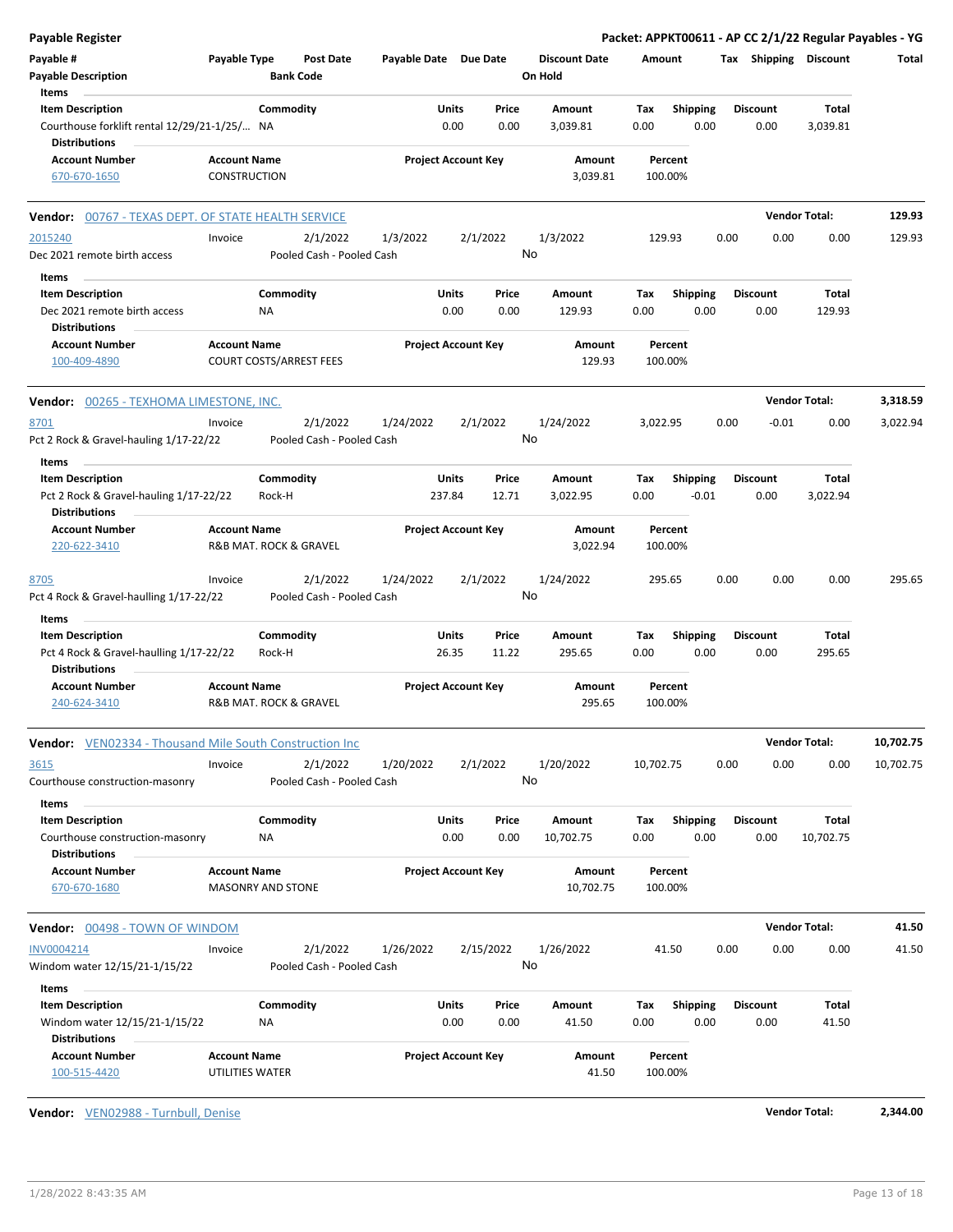| <b>Payable Register</b>                                               |                                 |                  |                           |                       |                            |          |                      |           |                 |      |                       |                      | Packet: APPKT00611 - AP CC 2/1/22 Regular Payables - YG |
|-----------------------------------------------------------------------|---------------------------------|------------------|---------------------------|-----------------------|----------------------------|----------|----------------------|-----------|-----------------|------|-----------------------|----------------------|---------------------------------------------------------|
| Payable #                                                             | Payable Type                    |                  | <b>Post Date</b>          | Payable Date Due Date |                            |          | <b>Discount Date</b> | Amount    |                 |      | Tax Shipping Discount |                      | Total                                                   |
| <b>Payable Description</b>                                            |                                 | <b>Bank Code</b> |                           |                       |                            |          | On Hold              |           |                 |      |                       |                      |                                                         |
| <b>INV0004240</b>                                                     | Invoice                         |                  | 2/1/2022                  | 1/11/2022             |                            | 2/1/2022 | 1/11/2022            |           | 920.00          | 0.00 | 0.00                  | 0.00                 | 920.00                                                  |
| FA-21-45315 BA Dst Ct 12/6/21-1/3/22                                  |                                 |                  | Pooled Cash - Pooled Cash |                       |                            |          | No                   |           |                 |      |                       |                      |                                                         |
| Items                                                                 |                                 |                  |                           |                       |                            |          |                      |           |                 |      |                       |                      |                                                         |
| <b>Item Description</b>                                               |                                 | Commodity        |                           |                       | Units                      | Price    | Amount               | Tax       | <b>Shipping</b> |      | <b>Discount</b>       | Total                |                                                         |
| FA-21-45315 BA Dst Ct 12/6/21-1/3/22                                  |                                 | ΝA               |                           |                       | 0.00                       | 0.00     | 920.00               | 0.00      | 0.00            |      | 0.00                  | 920.00               |                                                         |
| Distributions                                                         |                                 |                  |                           |                       |                            |          |                      |           |                 |      |                       |                      |                                                         |
| <b>Account Number</b>                                                 | <b>Account Name</b>             |                  |                           |                       | <b>Project Account Key</b> |          | Amount               |           | Percent         |      |                       |                      |                                                         |
| 100-435-4360                                                          | ATTORNEY FEES- CPS CASES        |                  |                           |                       |                            |          | 920.00               |           | 100.00%         |      |                       |                      |                                                         |
|                                                                       |                                 |                  |                           |                       |                            |          |                      |           |                 |      |                       |                      |                                                         |
| INV0004241                                                            | Invoice                         |                  | 2/1/2022                  | 1/11/2022             |                            | 2/1/2022 | 1/11/2022            |           | 592.00          | 0.00 | 0.00                  | 0.00                 | 592.00                                                  |
| FA-21-45188 PP Dst Ct 11/5-12/16/21                                   |                                 |                  | Pooled Cash - Pooled Cash |                       |                            |          | No                   |           |                 |      |                       |                      |                                                         |
|                                                                       |                                 |                  |                           |                       |                            |          |                      |           |                 |      |                       |                      |                                                         |
| Items                                                                 |                                 |                  |                           |                       |                            |          |                      |           |                 |      |                       |                      |                                                         |
| <b>Item Description</b>                                               |                                 | Commodity        |                           |                       | Units                      | Price    | Amount               | Tax       | <b>Shipping</b> |      | <b>Discount</b>       | Total                |                                                         |
| FA-21-45188 PP Dst Ct 11/5-12/16/21                                   |                                 | NA               |                           |                       | 0.00                       | 0.00     | 592.00               | 0.00      | 0.00            |      | 0.00                  | 592.00               |                                                         |
| <b>Distributions</b>                                                  |                                 |                  |                           |                       |                            |          |                      |           |                 |      |                       |                      |                                                         |
| <b>Account Number</b>                                                 | <b>Account Name</b>             |                  |                           |                       | <b>Project Account Key</b> |          | Amount               |           | Percent         |      |                       |                      |                                                         |
| 100-435-4360                                                          | <b>ATTORNEY FEES- CPS CASES</b> |                  |                           |                       |                            |          | 592.00               |           | 100.00%         |      |                       |                      |                                                         |
|                                                                       |                                 |                  |                           |                       |                            |          |                      |           |                 |      |                       |                      |                                                         |
| <b>INV0004242</b>                                                     | Invoice                         |                  | 2/1/2022                  | 12/3/2021             |                            | 2/1/2022 | 12/3/2021            |           | 232.00          | 0.00 | 0.00                  | 0.00                 | 232.00                                                  |
| FA-21-45494 JD Dst Ct 11/1-12/3/21                                    |                                 |                  | Pooled Cash - Pooled Cash |                       |                            |          | No                   |           |                 |      |                       |                      |                                                         |
| Items                                                                 |                                 |                  |                           |                       |                            |          |                      |           |                 |      |                       |                      |                                                         |
| <b>Item Description</b>                                               |                                 | Commodity        |                           |                       | Units                      | Price    | Amount               | Tax       | <b>Shipping</b> |      | <b>Discount</b>       | Total                |                                                         |
| FA-21-45494 JD Dst Ct 11/1-12/3/21                                    |                                 | NA               |                           |                       | 0.00                       | 0.00     | 232.00               | 0.00      | 0.00            |      | 0.00                  | 232.00               |                                                         |
| <b>Distributions</b>                                                  |                                 |                  |                           |                       |                            |          |                      |           |                 |      |                       |                      |                                                         |
| <b>Account Number</b>                                                 | <b>Account Name</b>             |                  |                           |                       | <b>Project Account Key</b> |          | Amount               |           | Percent         |      |                       |                      |                                                         |
| 100-435-4360                                                          | ATTORNEY FEES- CPS CASES        |                  |                           |                       |                            |          | 232.00               |           | 100.00%         |      |                       |                      |                                                         |
|                                                                       |                                 |                  |                           |                       |                            |          |                      |           |                 |      |                       |                      |                                                         |
| INV0004243                                                            | Invoice                         |                  | 2/1/2022                  | 11/2/2021             |                            | 2/1/2022 | 11/2/2021            |           | 600.00          | 0.00 | 0.00                  | 0.00                 | 600.00                                                  |
| FA-21-45178 SV/JS Dst Ct 11/2/21 mediation                            |                                 |                  | Pooled Cash - Pooled Cash |                       |                            |          | No                   |           |                 |      |                       |                      |                                                         |
|                                                                       |                                 |                  |                           |                       |                            |          |                      |           |                 |      |                       |                      |                                                         |
| Items                                                                 |                                 |                  |                           |                       |                            |          |                      |           |                 |      |                       |                      |                                                         |
| <b>Item Description</b>                                               |                                 | Commodity        |                           |                       | Units                      | Price    | Amount               | Tax       | <b>Shipping</b> |      | Discount              | Total                |                                                         |
| FA-21-45178 SV/JS Dst Ct 11/2/21 mediati NA                           |                                 |                  |                           |                       | 0.00                       | 0.00     | 600.00               | 0.00      | 0.00            |      | 0.00                  | 600.00               |                                                         |
| <b>Distributions</b>                                                  |                                 |                  |                           |                       |                            |          |                      |           |                 |      |                       |                      |                                                         |
| <b>Account Number</b>                                                 | <b>Account Name</b>             |                  |                           |                       | <b>Project Account Key</b> |          | Amount               |           | Percent         |      |                       |                      |                                                         |
| 100-435-4391                                                          | PROFESSIONAL SERVICES           |                  |                           |                       |                            |          | 600.00               |           | 100.00%         |      |                       |                      |                                                         |
|                                                                       |                                 |                  |                           |                       |                            |          |                      |           |                 |      |                       |                      |                                                         |
| <b>Vendor: 00160 - TXU ENERGY</b>                                     |                                 |                  |                           |                       |                            |          |                      |           |                 |      |                       | <b>Vendor Total:</b> | 36.13                                                   |
| 055227820423                                                          | Invoice                         |                  | 2/1/2022                  | 1/19/2022             |                            | 2/4/2022 | 1/19/2022            |           | 36.13           | 0.00 | 0.00                  | 0.00                 | 36.13                                                   |
| #100063401102 Lake Fannin 12/16/21-1/17/22  Pooled Cash - Pooled Cash |                                 |                  |                           |                       |                            |          | No                   |           |                 |      |                       |                      |                                                         |
|                                                                       |                                 |                  |                           |                       |                            |          |                      |           |                 |      |                       |                      |                                                         |
| Items                                                                 |                                 |                  |                           |                       |                            |          |                      |           |                 |      |                       |                      |                                                         |
| <b>Item Description</b>                                               |                                 | Commodity        |                           |                       | Units                      | Price    | Amount               | Tax       | <b>Shipping</b> |      | <b>Discount</b>       | Total                |                                                         |
| #100063401102 Lake Fannin 12/16/21-1/ NA                              |                                 |                  |                           |                       | 0.00                       | 0.00     | 36.13                | 0.00      | 0.00            |      | 0.00                  | 36.13                |                                                         |
| <b>Distributions</b>                                                  |                                 |                  |                           |                       |                            |          |                      |           |                 |      |                       |                      |                                                         |
| <b>Account Number</b>                                                 | <b>Account Name</b>             |                  |                           |                       | <b>Project Account Key</b> |          | Amount               |           | Percent         |      |                       |                      |                                                         |
| 850-520-4400                                                          | UTILITIES ELECTRICITY           |                  |                           |                       |                            |          | 36.13                |           | 100.00%         |      |                       |                      |                                                         |
|                                                                       |                                 |                  |                           |                       |                            |          |                      |           |                 |      |                       |                      |                                                         |
| Vendor: VEN02203 - U.S. Postal Service                                |                                 |                  |                           |                       |                            |          |                      |           |                 |      |                       | <b>Vendor Total:</b> | 42.00                                                   |
| <b>INV0004203</b>                                                     | Invoice                         |                  | 2/1/2022                  | 1/25/2022             |                            | 2/1/2022 | 1/25/2022            |           | 42.00           | 0.00 | 0.00                  | 0.00                 | 42.00                                                   |
| 6 month rental PO Box 86 75446                                        |                                 |                  | Pooled Cash - Pooled Cash |                       |                            |          | No                   |           |                 |      |                       |                      |                                                         |
|                                                                       |                                 |                  |                           |                       |                            |          |                      |           |                 |      |                       |                      |                                                         |
| Items                                                                 |                                 |                  |                           |                       |                            |          |                      |           |                 |      |                       |                      |                                                         |
| <b>Item Description</b>                                               |                                 | Commodity        |                           |                       | Units                      | Price    | Amount               | Тах       | <b>Shipping</b> |      | <b>Discount</b>       | Total                |                                                         |
| 6 month rental PO Box 86 75446                                        |                                 | ΝA               |                           |                       | 0.00                       | 0.00     | 42.00                | 0.00      | 0.00            |      | 0.00                  | 42.00                |                                                         |
| Distributions                                                         |                                 |                  |                           |                       |                            |          |                      |           |                 |      |                       |                      |                                                         |
| <b>Account Number</b>                                                 | <b>Account Name</b>             |                  |                           |                       | <b>Project Account Key</b> |          | Amount               |           | Percent         |      |                       |                      |                                                         |
| 100-457-3110                                                          | <b>POSTAGE</b>                  |                  |                           |                       |                            |          | 42.00                |           | 100.00%         |      |                       |                      |                                                         |
|                                                                       |                                 |                  |                           |                       |                            |          |                      |           |                 |      |                       |                      |                                                         |
| <b>Vendor:</b> VEN02208 - Vaden's Acoustics & Drywall, Inc            |                                 |                  |                           |                       |                            |          |                      |           |                 |      |                       | <b>Vendor Total:</b> | 76,861.73                                               |
| 10                                                                    | Invoice                         |                  | 2/1/2022                  | 1/20/2022             |                            | 2/1/2022 | 1/20/2022            | 76,861.73 |                 | 0.00 | 0.00                  | 0.00                 | 76,861.73                                               |
| Courthouse construction                                               |                                 |                  | Pooled Cash - Pooled Cash |                       |                            |          | No                   |           |                 |      |                       |                      |                                                         |
|                                                                       |                                 |                  |                           |                       |                            |          |                      |           |                 |      |                       |                      |                                                         |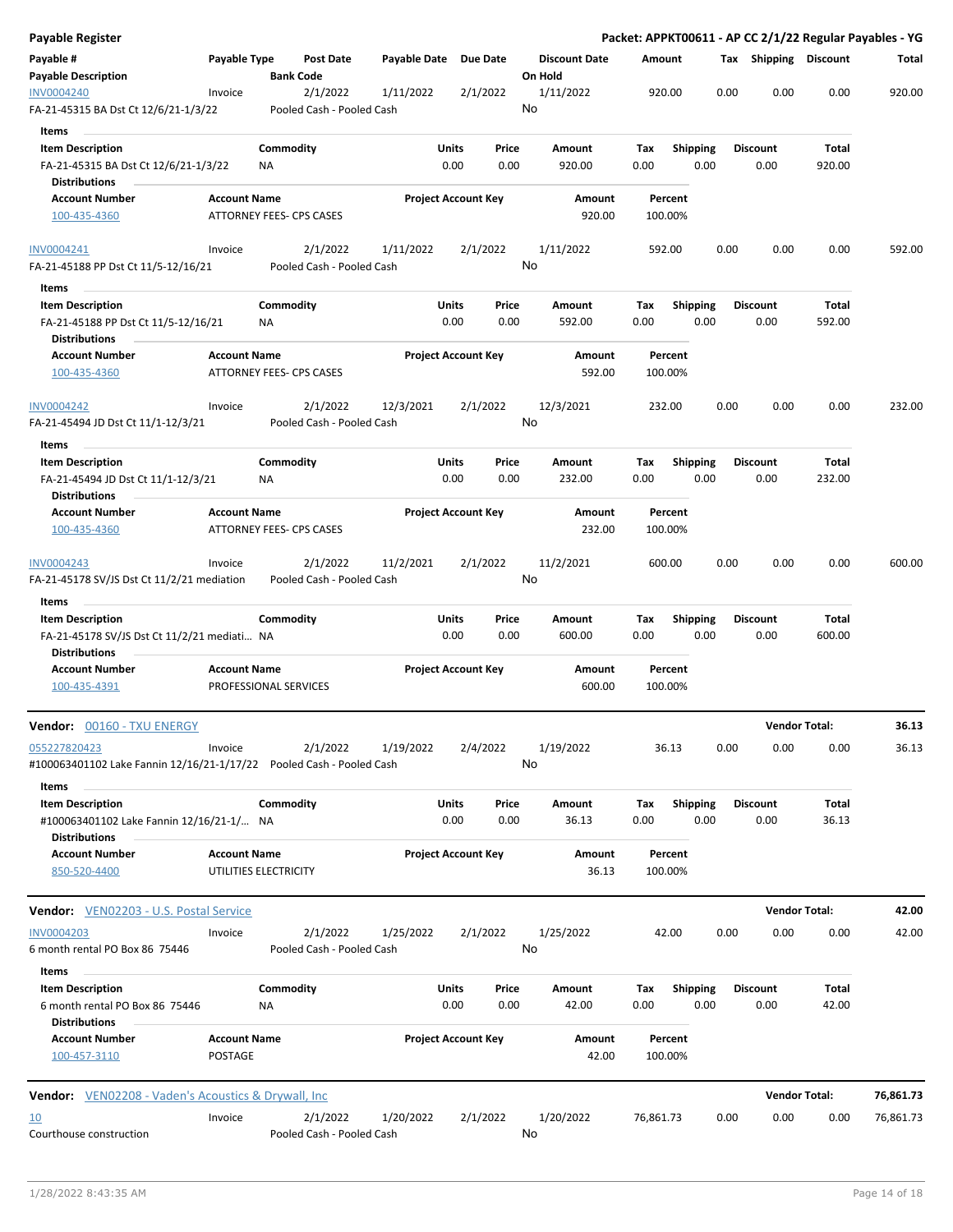| <b>Payable Register</b>                                          |                                       |                                      |                       |                            |                                 |                    |                         |      |                         |                       | Packet: APPKT00611 - AP CC 2/1/22 Regular Payables - YG |
|------------------------------------------------------------------|---------------------------------------|--------------------------------------|-----------------------|----------------------------|---------------------------------|--------------------|-------------------------|------|-------------------------|-----------------------|---------------------------------------------------------|
| Payable #<br><b>Payable Description</b>                          | Payable Type                          | <b>Post Date</b><br><b>Bank Code</b> | Payable Date Due Date |                            | <b>Discount Date</b><br>On Hold | Amount             |                         |      |                         | Tax Shipping Discount | Total                                                   |
| Items<br><b>Item Description</b>                                 |                                       | Commodity                            | Units                 | Price                      | Amount                          | Tax                | <b>Shipping</b>         |      | <b>Discount</b>         | Total                 |                                                         |
| Courthouse construction                                          | ΝA                                    |                                      |                       | 0.00<br>0.00               | 76,861.73                       | 0.00               | 0.00                    |      | 0.00                    | 76,861.73             |                                                         |
| <b>Distributions</b>                                             |                                       |                                      |                       |                            |                                 |                    |                         |      |                         |                       |                                                         |
| <b>Account Number</b>                                            | <b>Account Name</b>                   |                                      |                       | <b>Project Account Key</b> | Amount                          | Percent            |                         |      |                         |                       |                                                         |
| 670-670-1650                                                     | <b>CONSTRUCTION</b>                   |                                      |                       |                            | 76,861.73                       | 100.00%            |                         |      |                         |                       |                                                         |
| <b>Vendor:</b> VEN02608 - Vasquez, Randy                         |                                       |                                      |                       |                            |                                 |                    |                         |      |                         | <b>Vendor Total:</b>  | 300.00                                                  |
| INV0004211                                                       | Invoice                               | 2/1/2022                             | 1/25/2022             | 2/1/2022                   | 1/25/2022                       | 300.00             |                         | 0.00 | 0.00                    | 0.00                  | 300.00                                                  |
| FY22 clothing allowance                                          |                                       | Pooled Cash - Pooled Cash            |                       |                            | No                              |                    |                         |      |                         |                       |                                                         |
| Items                                                            |                                       |                                      | Units                 |                            |                                 |                    |                         |      |                         | Total                 |                                                         |
| <b>Item Description</b><br>FY22 clothing allowance               | ΝA                                    | Commodity                            |                       | Price<br>0.00<br>0.00      | Amount<br>300.00                | Tax<br>0.00        | <b>Shipping</b><br>0.00 |      | <b>Discount</b><br>0.00 | 300.00                |                                                         |
| <b>Distributions</b>                                             |                                       |                                      |                       |                            |                                 |                    |                         |      |                         |                       |                                                         |
| <b>Account Number</b><br>100-560-3950                            | <b>Account Name</b><br>UNIFORMS/OTHER |                                      |                       | <b>Project Account Key</b> | Amount<br>300.00                | Percent<br>100.00% |                         |      |                         |                       |                                                         |
| <b>Vendor:</b> VEN02554 - Waypoint Construction Services LLC     |                                       |                                      |                       |                            |                                 |                    |                         |      |                         | <b>Vendor Total:</b>  | 21,522.87                                               |
| $\underline{6}$                                                  | Invoice                               | 2/1/2022                             | 1/31/2022             | 2/1/2022                   | 1/31/2022                       | 21,522.87          |                         | 0.00 | 0.00                    | 0.00                  | 21,522.87                                               |
| Courthouse construction                                          |                                       | Pooled Cash - Pooled Cash            |                       |                            | No                              |                    |                         |      |                         |                       |                                                         |
| Items                                                            |                                       |                                      |                       |                            |                                 |                    |                         |      |                         |                       |                                                         |
| <b>Item Description</b>                                          |                                       | Commodity                            | Units                 | Price                      | Amount                          | Tax                | <b>Shipping</b>         |      | <b>Discount</b>         | Total                 |                                                         |
| Courthouse construction<br><b>Distributions</b>                  | ΝA                                    |                                      |                       | 0.00<br>0.00               | 21,522.87                       | 0.00               | 0.00                    |      | 0.00                    | 21,522.87             |                                                         |
| <b>Account Number</b>                                            | <b>Account Name</b>                   |                                      |                       | <b>Project Account Key</b> | Amount                          | Percent            |                         |      |                         |                       |                                                         |
| 670-670-1650                                                     | <b>CONSTRUCTION</b>                   |                                      |                       |                            | 21,522.87                       | 100.00%            |                         |      |                         |                       |                                                         |
| <b>Vendor: 00486 - WOODSON, MARY ANN CSR, RPR</b>                |                                       |                                      |                       |                            |                                 |                    |                         |      |                         | <b>Vendor Total:</b>  | 1,835.49                                                |
| INV0004204                                                       | Invoice                               | 2/1/2022                             | 1/23/2022             | 2/1/2022                   | 1/23/2022                       | 1,835.49           |                         | 0.00 | 0.00                    | 0.00                  | 1,835.49                                                |
| <b>Transcription-Reporters Record</b>                            |                                       | Pooled Cash - Pooled Cash            |                       |                            | No                              |                    |                         |      |                         |                       |                                                         |
| Items                                                            |                                       |                                      |                       |                            |                                 |                    |                         |      |                         |                       |                                                         |
| <b>Item Description</b><br><b>Transcription-Reporters Record</b> | ΝA                                    | Commodity                            | Units                 | Price<br>0.00<br>0.00      | Amount<br>1,835.49              | Tax<br>0.00        | <b>Shipping</b><br>0.00 |      | <b>Discount</b><br>0.00 | Total<br>1,835.49     |                                                         |
| <b>Distributions</b><br><b>Account Number</b>                    | <b>Account Name</b>                   |                                      |                       |                            | Amount                          | Percent            |                         |      |                         |                       |                                                         |
| 100-475-4380                                                     | CT.REPORTER-TRANSCRIPTS               |                                      |                       | <b>Project Account Key</b> | 1,835.49                        | 100.00%            |                         |      |                         |                       |                                                         |
| Vendor: VEN02147 - Young, Gail                                   |                                       |                                      |                       |                            |                                 |                    |                         |      |                         | <b>Vendor Total:</b>  | 306.84                                                  |
| INV0004201                                                       | Invoice                               | 2/1/2022                             | 1/24/2022             | 2/1/2022                   | 1/24/2022                       | 306.84             |                         | 0.00 | 0.00                    | 0.00                  | 306.84                                                  |
| 2/9-11/22 travel-miles/meal                                      |                                       | Pooled Cash - Pooled Cash            |                       |                            | No                              |                    |                         |      |                         |                       |                                                         |
| Items                                                            |                                       |                                      |                       |                            |                                 |                    |                         |      |                         |                       |                                                         |
| <b>Item Description</b>                                          |                                       | Commodity                            | Units                 | Price                      | Amount                          | Tax                | <b>Shipping</b>         |      | <b>Discount</b>         | Total                 |                                                         |
| 2/9-11/22 travel-504 miles                                       |                                       | Mileage                              | 504.00                | 0.59                       | 294.84                          | 0.00               | 0.00                    |      | 0.00                    | 294.84                |                                                         |
| <b>Distributions</b>                                             |                                       |                                      |                       |                            |                                 |                    |                         |      |                         |                       |                                                         |
| <b>Account Number</b><br>100-499-4270                            | <b>Account Name</b>                   | OUT OF COUNTY TRAVEL/TRAINING        |                       | <b>Project Account Key</b> | Amount<br>294.84                | Percent<br>100.00% |                         |      |                         |                       |                                                         |
|                                                                  |                                       |                                      |                       |                            |                                 |                    |                         |      |                         |                       |                                                         |
| Items<br><b>Item Description</b>                                 |                                       | Commodity                            | Units                 | Price                      | Amount                          | Tax                | <b>Shipping</b>         |      | Discount                | Total                 |                                                         |
| 2/9-11/22 travel-meals                                           | ΝA                                    |                                      |                       | 0.00<br>0.00               | 12.00                           | 0.00               | 0.00                    |      | 0.00                    | 12.00                 |                                                         |
| <b>Distributions</b>                                             |                                       |                                      |                       |                            |                                 |                    |                         |      |                         |                       |                                                         |
| <b>Account Number</b><br>100-499-4270                            | <b>Account Name</b>                   | OUT OF COUNTY TRAVEL/TRAINING        |                       | <b>Project Account Key</b> | Amount<br>12.00                 | Percent<br>100.00% |                         |      |                         |                       |                                                         |
|                                                                  |                                       |                                      |                       |                            |                                 |                    |                         |      |                         |                       |                                                         |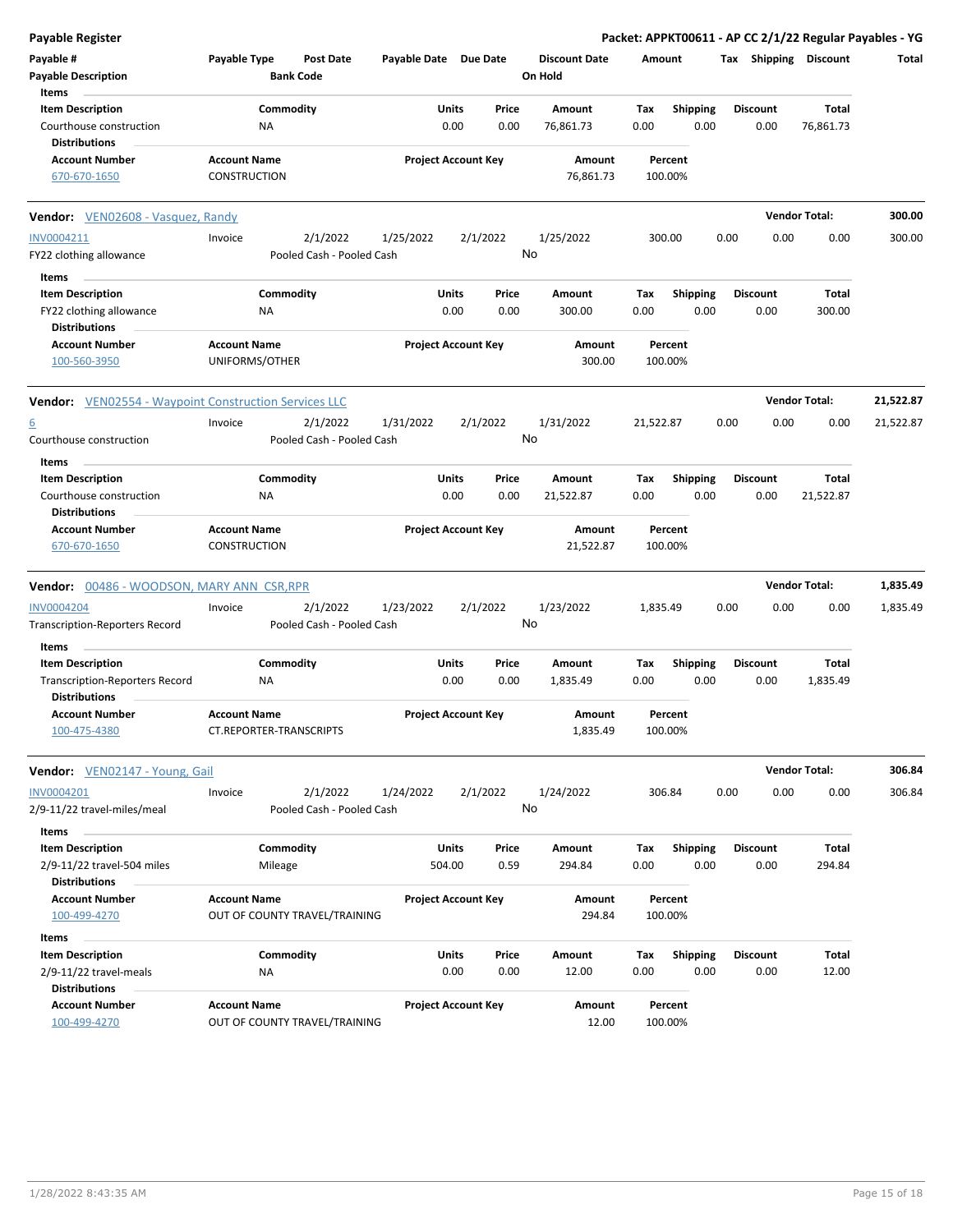## Payable Summary

| Type        | Count               | Gross      | Tax  | <b>Shipping</b> | <b>Discount</b> | Total      | <b>Manual Payment</b> | <b>Balance</b> |
|-------------|---------------------|------------|------|-----------------|-----------------|------------|-----------------------|----------------|
| Credit Memo |                     | $-325.03$  | 0.00 | 0.00            | 0.00            | $-325.03$  | 0.00                  | $-325.03$      |
| Invoice     | 81                  | 532,115.53 | 0.00 | $-0.01$         | 0.00            | 532,115.52 | 0.00                  | 532,115.52     |
|             | <b>Grand Total:</b> | 531,790.50 | 0.00 | $-0.01$         | 0.00            | 531,790.49 | 0.00                  | 531.790.49     |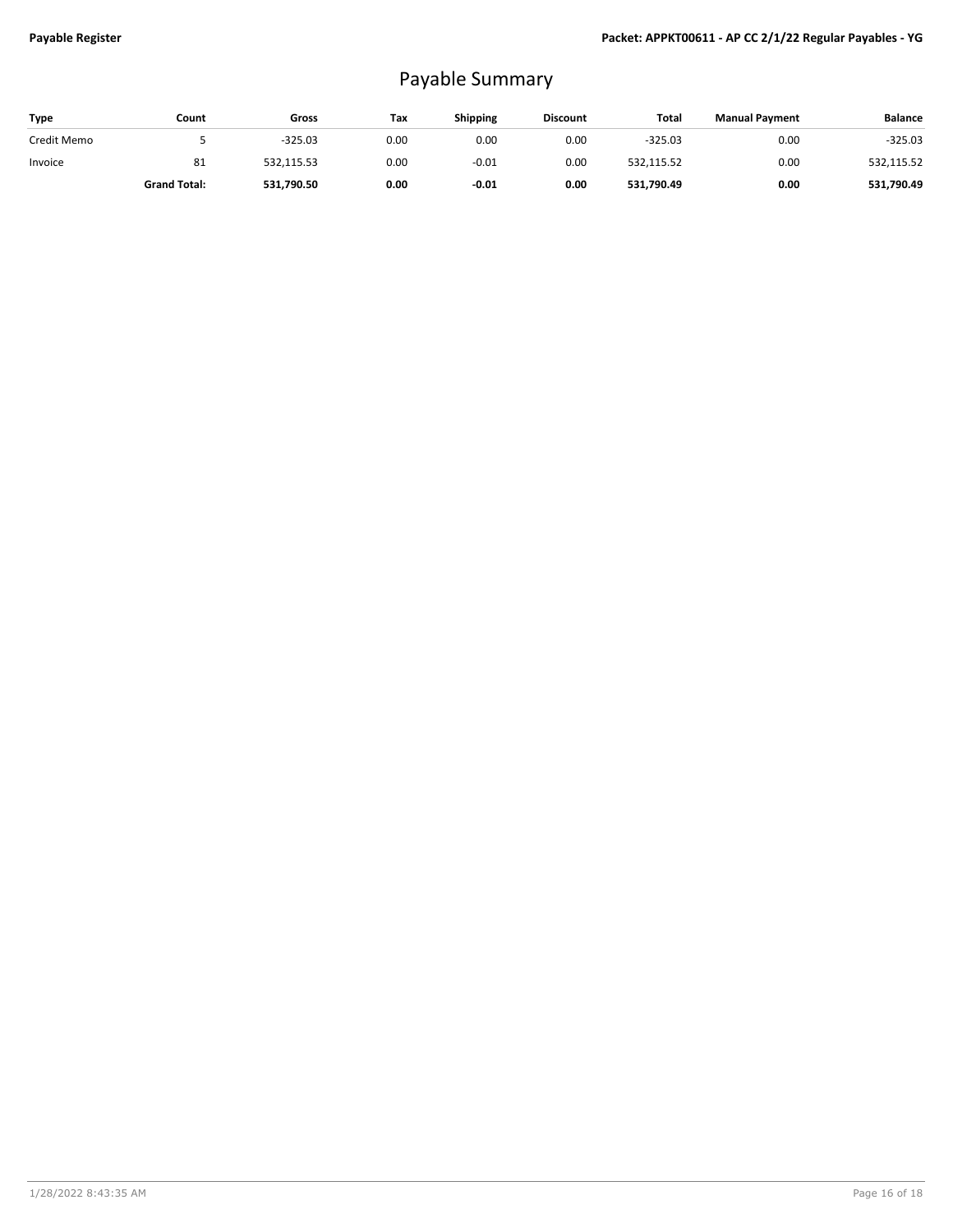## **Account Summary**

| Account        | Name                               |        | Amount        |
|----------------|------------------------------------|--------|---------------|
| 100-370-1300   | <b>REFUNDS &amp; MISCELLANEOUS</b> |        | 2,995.00      |
| 100-409-4890   | COURT COSTS/ARREST FEES            |        | 129.93        |
| 100-435-4360   | ATTORNEY FEES- CPS CASES           |        | 1,744.00      |
| 100-435-4391   | PROFESSIONAL SERVICES              |        | 600.00        |
| 100-457-3110   | POSTAGE                            |        | 42.00         |
| 100-475-4270   | OUT OF COUNTY TRAVEL/TRAINING      |        | 7.59          |
| 100-475-4380   | CT.REPORTER-TRANSCRIPTS            |        | 1,835.49      |
| 100-475-4390   | <b>WITNESS EXPENSE</b>             |        | 152.00        |
| 100-499-4270   | OUT OF COUNTY TRAVEL/TRAINING      |        | 318.84        |
| 100-510-3100   | <b>OFFICE SUPPLIES</b>             |        | 0.00          |
| 100-510-3150   | <b>COPIER RENTAL</b>               |        | 154.68        |
| 100-510-4400   | UTILITIES ELECTRICITY              |        | 2,423.51      |
| 100-511-4400   | UTILITIES ELECTRICITY              |        | 311.45        |
| 100-511-4410   | UTILITIES GAS                      |        | 166.67        |
| 100-513-4410   | UTILITIES GAS                      |        | 277.03        |
| 100-515-4400   | UTILITIES ELECTRICITY              |        | 199.50        |
| 100-515-4410   | UTILITIES GAS                      |        | 235.05        |
| 100-515-4420   | UTILITIES WATER                    |        | 41.50         |
| 100-516-4400   | UTILITIES ELECTRICITY              |        | 587.83        |
| 100-518-4400   | UTILITIES ELECTRICITY              |        | 514.75        |
| 100-518-4410   | UTILITIES GAS                      |        | 510.43        |
| 100-553-4540   | R&M AUTO                           |        | 7.50          |
| 100-560-3950   | UNIFORMS/OTHER                     |        | 300.00        |
| 100-560-4280   | PRISONER TRANSPORT                 |        | 130.02        |
| 100-560-4540   | <b>R &amp; M AUTOMOBILES</b>       |        | 56.00         |
| 100-565-4050   | PRISONER MEDICAL                   |        | 7,559.56      |
| 100-565-4500   | <b>R&amp;M BUILDING</b>            |        | 193.75        |
| 100-590-3100   | <b>OFFICE SUPPLIES</b>             |        | $-97.66$      |
| 100-591-4540   | R&M AUTO                           |        | 14.50         |
| 100-640-4400   | UTILITIES ELECTRICITY              |        | 368.70        |
| 100-640-4410   | UTILITIES GAS                      |        | 339.33        |
| 100-665-4290   | IN/OUT CO.TRAVEL/TRAINING-4-H      |        | 409.99        |
|                |                                    | Total: | 22,528.94     |
|                |                                    |        |               |
| Account        | Name                               |        | Amount        |
| 160-452-4270   | OUT OF COUNTY TRAVEL               |        | 12.00         |
|                |                                    | Total: | 12.00         |
|                |                                    |        |               |
| <u>Account</u> | Name                               |        | <u>Amount</u> |
| 210-621-4420   | UTILITY WATER                      |        | 25.58         |
| 210-621-4580   | <b>R&amp;M MACHINERY PARTS</b>     |        | 14.50         |
|                |                                    | Total: | 40.08         |
|                |                                    |        |               |
| Account        | Name                               |        | Amount        |
| 220-622-3410   | R&B MAT. ROCK & GRAVEL             |        | 3,022.94      |
| 220-622-4500   | <b>R&amp;M BUILDING</b>            |        | 1,500.00      |
|                |                                    | Total: | 4,522.94      |
|                |                                    |        |               |
| Account        | Name                               |        | Amount        |
| 230-623-4570   | R&M MACHINERY GAS & OIL            |        | 53.95         |
| 230-623-4580   | <b>R&amp;M MACHINERY PARTS</b>     |        | 1,035.13      |
| 230-623-4590   | R&M MACH. TIRES & TUBES            |        | 90.00         |
|                |                                    | Total: | 1,179.08      |